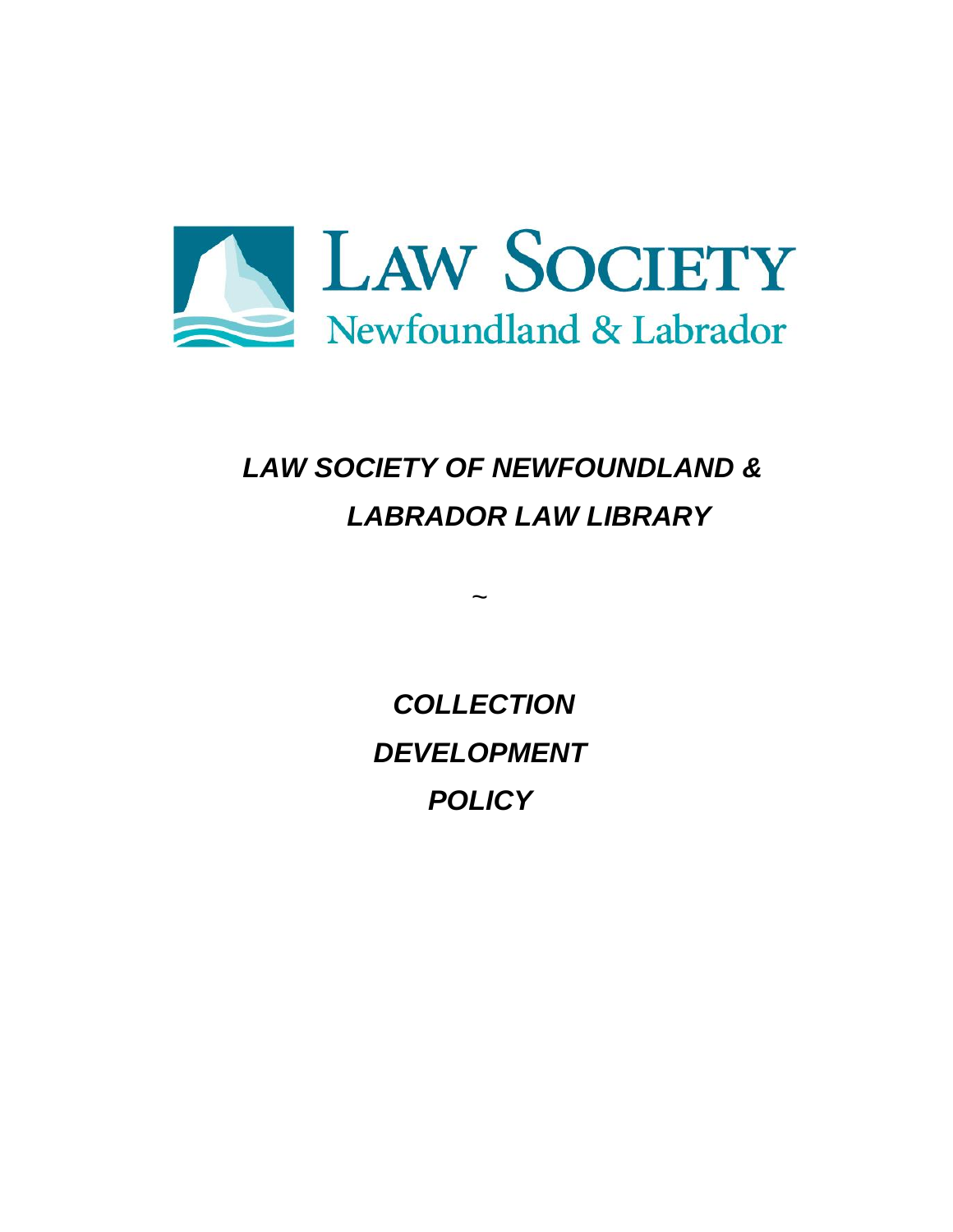# **TABLE OF CONTENTS**

# **Contents**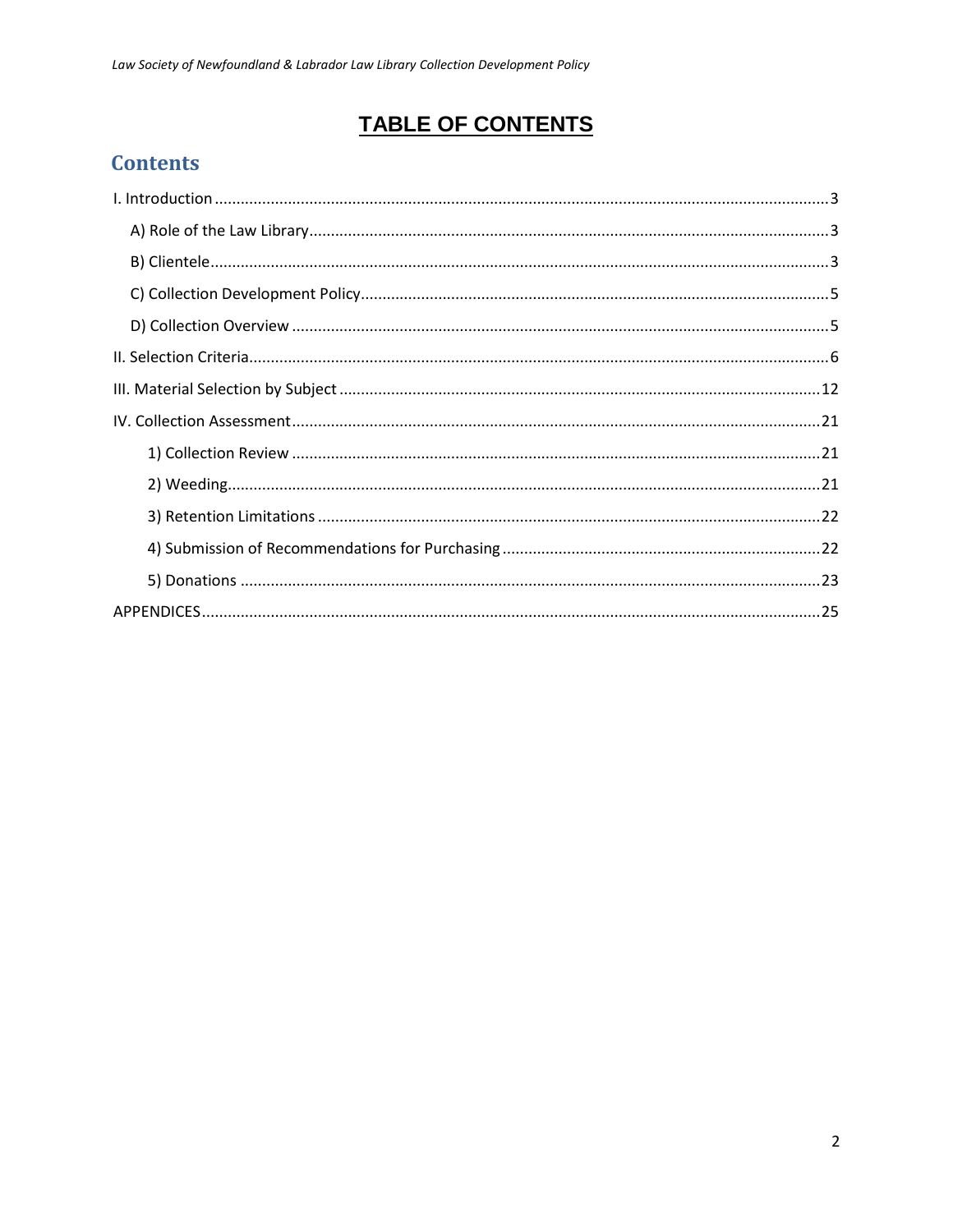# <span id="page-2-0"></span>**I. Introduction**

## <span id="page-2-1"></span>**A) Role of the Law Library**

The *Law Society of Newfoundland and Labrador Law Library* supports lawyer competence by providing the legal community with valuable and timely reference and research services along with access to a comprehensive collection of Canadian and select United Kingdom and United States legal resources.

# <span id="page-2-2"></span>**B) Clientele**

It is the policy of the *Law Society of Newfoundland and Labrador Law Library* (Law Library) to provide to the clientele of the Law Library the library resources they need to perform their work within the resources annually budgeted to the Law Library for this purpose.

Clients of the Law Library are divided into the following designations:

- The *primary* clientele of the Law Library are the registered Members of the Law Society – including practicing, non-practicing, articling clerks/students\* acting under a registered member, and Life members.
- The *Secondary* clientele of the Law Library are the Judiciary of Newfoundland and Labrador, Paralegals, Legal Assistants, and Law Clerks.
- The *tertiary* clientele of the Law Library are members of the public conducting legal research.

**\*Restriction**: First-year Law students may borrow material from the Law Library *on the condition* that their principal is willing to agree to take the responsibility to ensure that all Library materials borrowed by the student are returned to the Library before or after the completion of the student's term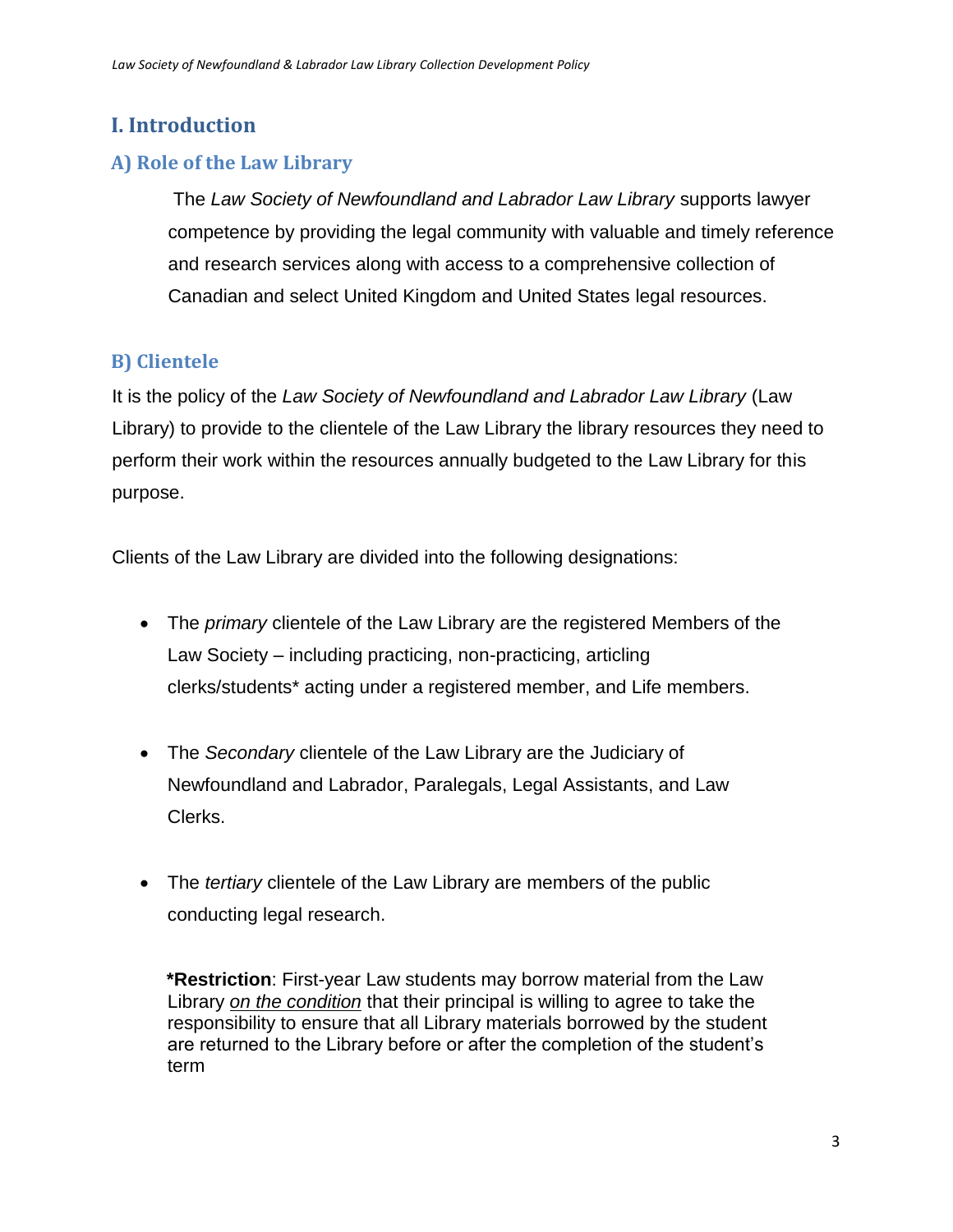Primary clientele may:

- borrow materials from the library
- request and receive reference services
- request and receive library instruction
- access the Document Delivery and Interlibrary Loan (ILL) services
- use the Library databases and electronic resources (on site; off site access applies to the *Irwin e-library* which is restricted to primary clientele).
- access to the library computers for the purpose of conducting legal research (no other usage will be permitted)

Secondary clientele may:

- borrow materials from the library
- request and receive reference services
- request and receive library instruction
- use the Library databases and electronic resources (on site)
- access to the library computers for the purpose of conducting legal research (no other usage will be permitted)

Tertiary clientele may:

- utilize the hardcopy library resources **on the** *premises only.*
- request and receive library use instruction
- access to the library computers for the purpose of conducting legal research (no other usage will be permitted) \*

\* Members of this group cannot access the library databases or electronic resources – this group can only access free legal resources such as CanLII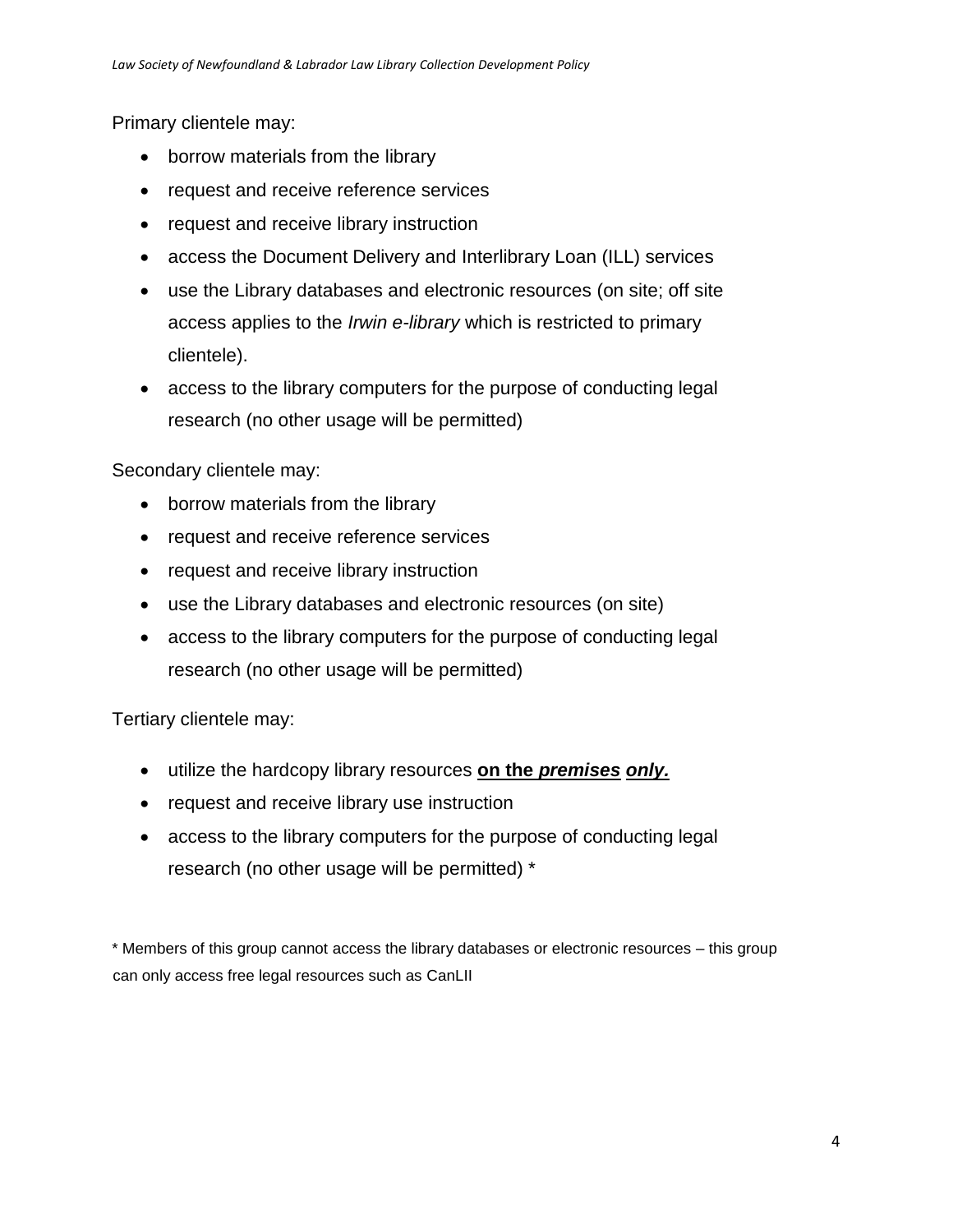# <span id="page-4-0"></span>**C) Collection Development Policy**

The purpose of this *Collection Development Policy* is to provide a framework for materials acquisition for the Law Library. The *Collection Development Policy* provides the basis for how the Law Library supports the practice of law in Newfoundland and Labrador. The Law Library provides this support through the professional analysis of the collection by the Law Librarian and the ongoing acquisition of new and relevant legal materials so as to create and maintain a relevant, current, and balanced Law Library collection.

The objectives of this policy are:

- *a)* To maximize financial, spatial, and human resources through the management of library materials, including but not limited to, purchasing, acquisition, and ongoing evaluation;
- *b)* To ensure that the Law Library continues to respond to the changing priorities of the Members of the Law Society and the practice of Canadian law while respecting its long-term responsibilities for information and fiscal management;
- *c)* To communicate a commonly-agreed upon set of rules about the library resources thus ensuring responsible collection management.

# <span id="page-4-1"></span>**D) Collection Overview**

The library maintains a collection of 5,000+ items in a variety of formats to meet the research and reference needs of Newfoundland and Labrador's Legal Community. The focus of the collection is on Canadian primary legal materials. Primary legal materials include case citation publications, textbook/practice guides, and federal and provincial legislation. The collection focuses on meeting the ever-changing needs of the practice and interpretation of current law rather than the academic study of the law. Historical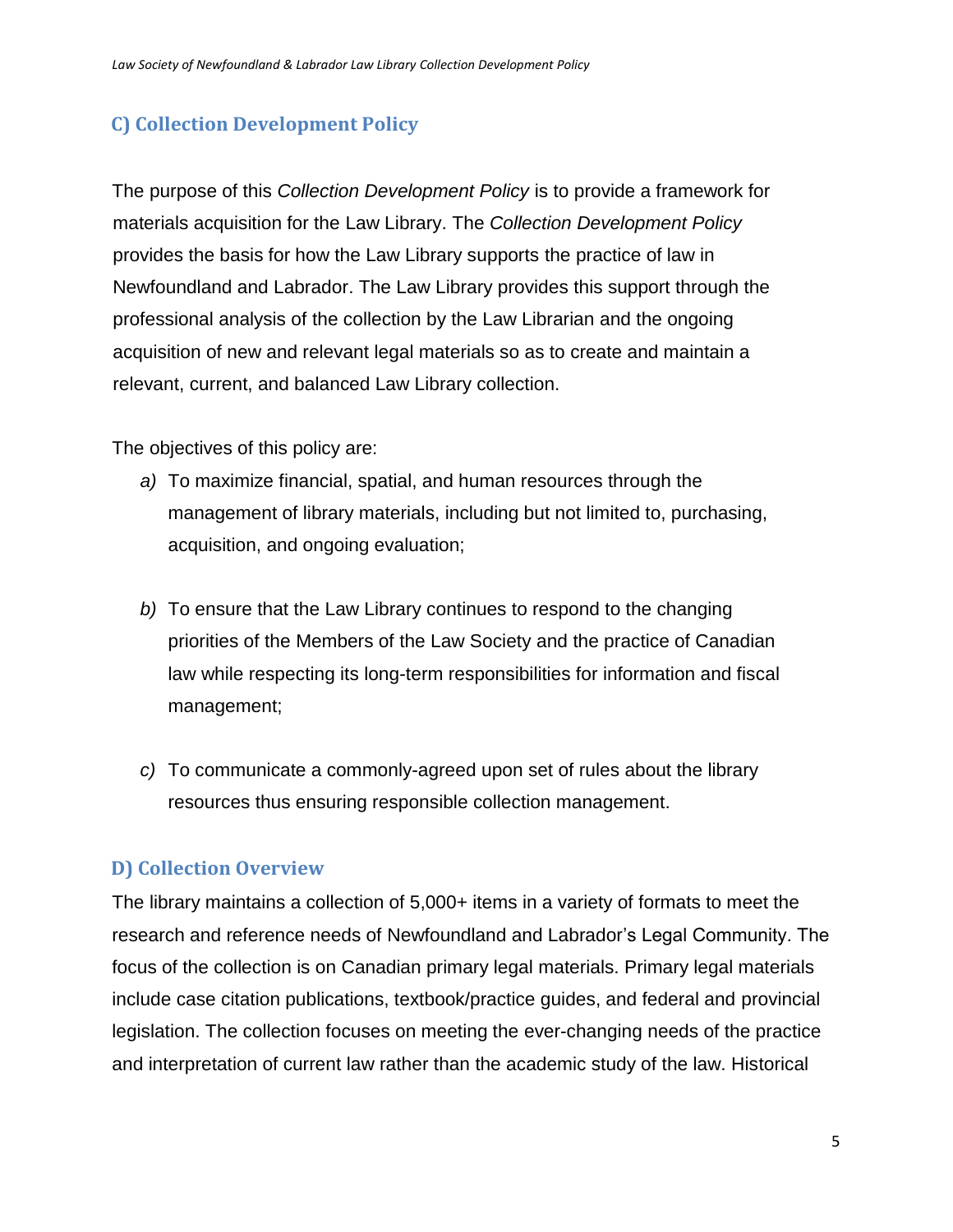items are collected only if and when they are needed, such as older copies of the *Canadian Criminal Code.*

## <span id="page-5-0"></span>**II. Selection Criteria**

The Law Librarian shall have **final** say over the selection and acquisition of *all*  resources purchased for the *Law Society of Newfoundland and Labrador Law Library*. The Law Librarian shall use professional judgment in accordance with the guidelines outlined in this *Collection Development Policy* to determine what materials shall be acquired or removed from the collection.

The following criteria will apply to the selection, purchase and/or licensing, for *all resources* considered and/or acquired by the Law Librarian. All criteria shall be considered prior to purchasing.

#### *A. General Material Considerations*

#### 1. *Relevancy/Jurisdiction*

The subject matter must be relevant to the practice of law in Newfoundland and Labrador. Priority will be assigned to publications from Newfoundland and Labrador and Canada. General province specific practice guides will be considered where applicable, but guides specific to legal practice for a certain province *only* shall be excluded. Current British and American law resources will not be collected, except where they apply to the Law of Newfoundland and Labrador.

*Government publications* – published Newfoundland and Labrador (including the Gazette and Statutes) and Federal publications will be collected, where applicable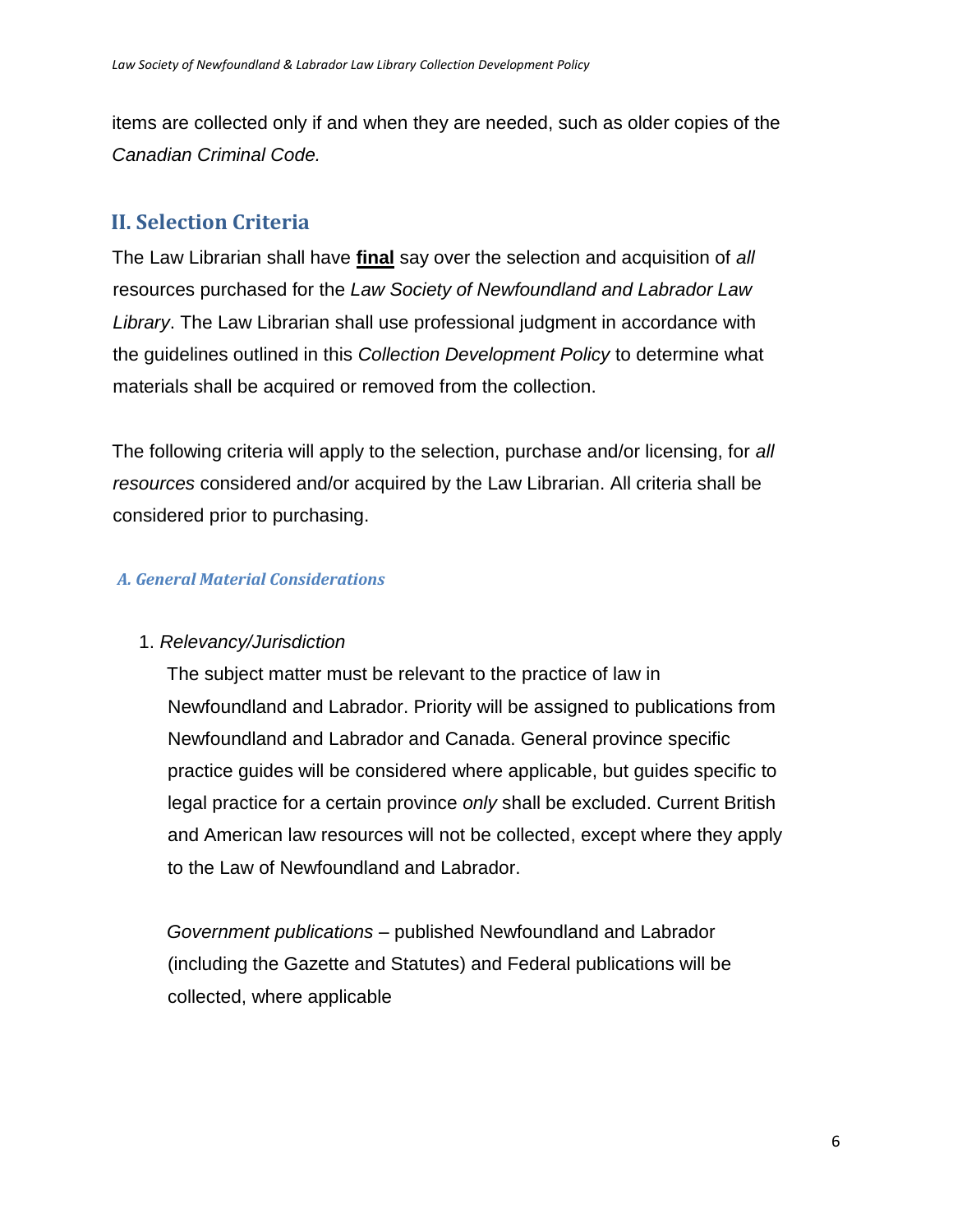#### 2. *Currency*

Items will be considered current and worthy of purchase if they have been published within the last five (5) years of the purchase year. Items outside that range will not normally be purchased unless there is a compelling need to do so. There will be no attempt to back purchase older or outdated historical classical works.

## 3. *Scope*

The breadth and depth of the title must fit within the collection strength targets, the topic matter must be relevant to current legal practice, and the content must add to the body of knowledge required. Materials which have unique coverage of relevant subject matter will be targeted.

#### 4. *Cost*

The cost of the item must be reasonable for the size, quality, and anticipated usage of the product.

## 5. *Authority*

Due to the rapidly changing nature of legal publications, no authors will be designated as essential authorities to be collected. Instead the legal reputation of the author shall be held to be the determining factor.

## 6. *Publishers*

Publishers will be the vendors Thomson Reuters, LexisNexis, Irwin, Emond, and, to a limited degree, CCH as these are the contracted vendors of the *Law Society of Newfoundland and Labrador Law Library*. Other publishers shall be considered on a case by case basis.

American Published materials – American published items on general legal concepts/practice may be purchased on a case-by-case basis.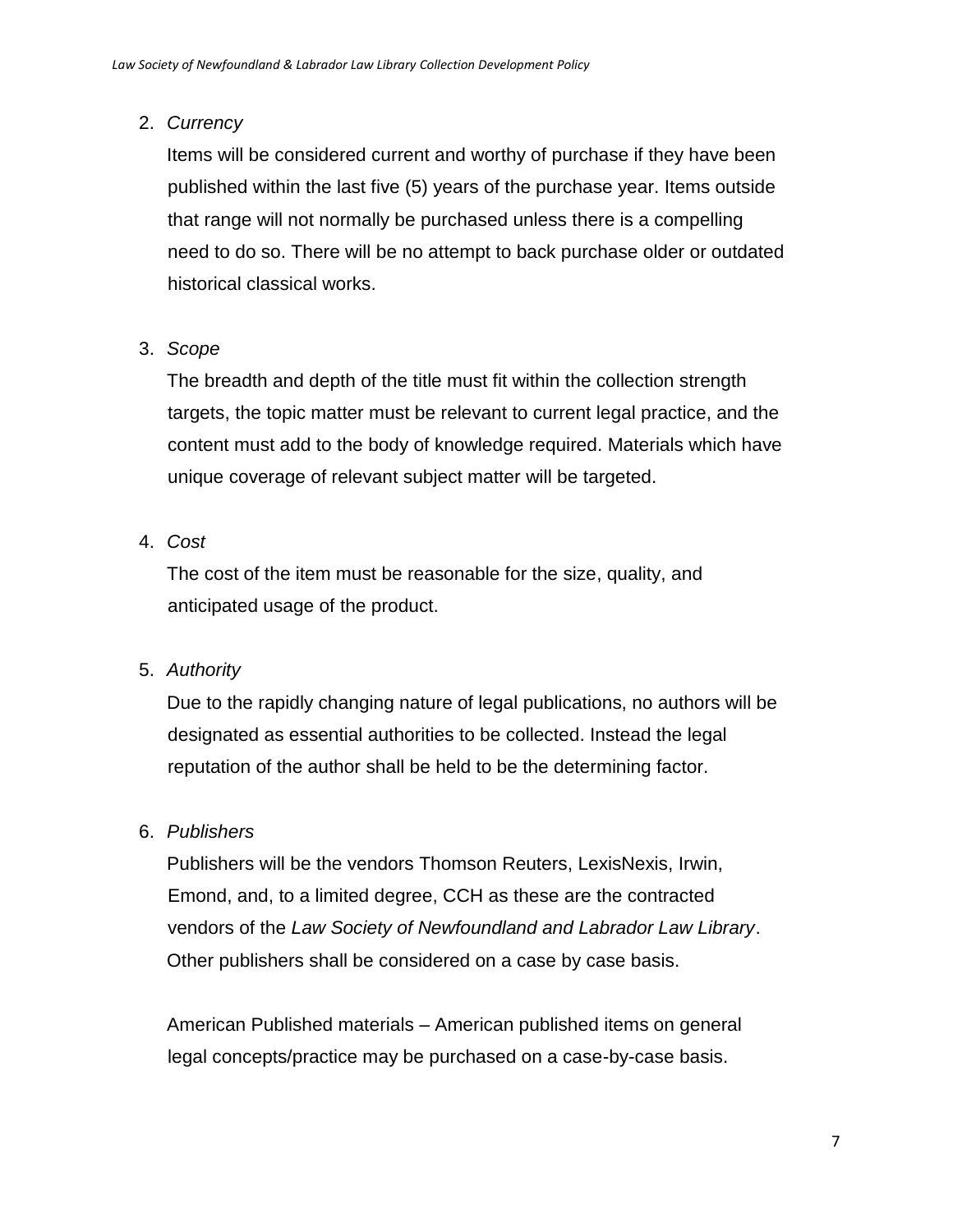#### *B. Specific Material Considerations*

The acquisition of the following types of resources will be limited to publications related to the general or specific practice of Canadian law. The periodical titles collected will be evaluated every 5 years to ensure they remain in line with the needs of the Members and remain cost effective.

The library will *not* collect material:

- of a popular nature (i.e. do-it-yourself law),
- on topics of an administrative/government/management/Human Resources nature, but not related to the law, *or*
- Hollywood/Entertainment videos, ex: *Kramer vs Kramer (1979)*
- *1. Formats*

The following formats will be considered for acquisition based on the principles outlined in these sections. Outdated technology such as videocassettes and audiocassettes will *not be* collected.

- A) *Hardcopy print* case reporters, practice guides/textbooks, loose-leaf services, government publications (primarily statutes and regulations).
- B) *Serials –* legal periodicals (journals/serials), law related newspapers / newsletters, print legal journals, law magazines, legal periodicals .
- C) *Sound Recordings/Videos*

The library will not collect videos or sound recordings, in any format, as this format is not in demand as reference or research resources for legal practice.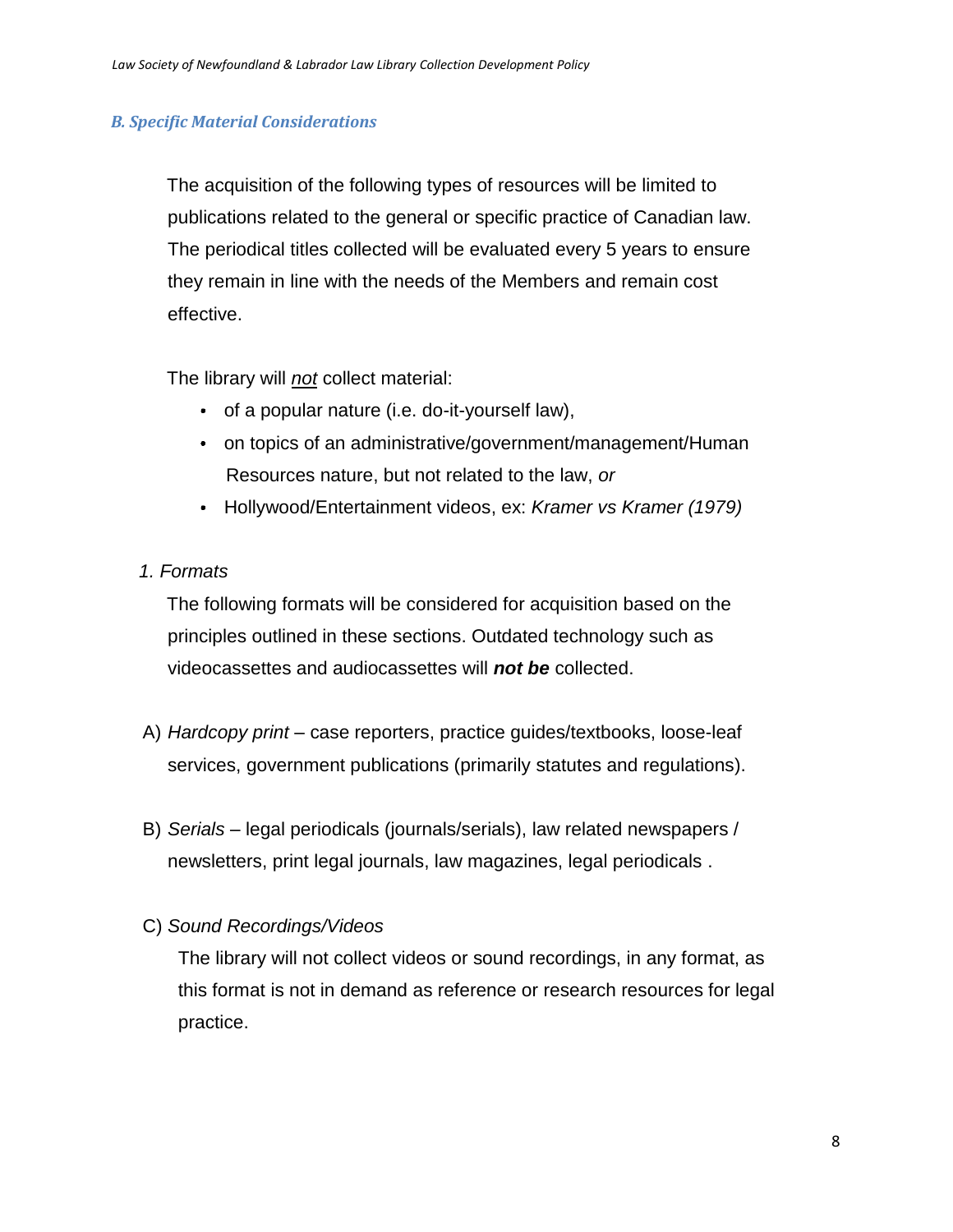D) *Databases* – The Library currently provides access to key legal databases for Members of the Law Society. These databases are accessible in the Law Library, with the exception of the *Irwin e-library* which is available off-site upon request to the Law Library Staff.

> *Due to budgetary and licensing restrictions, the Library cannot provide access to these databases to non-Members or members of the public.*

*CD-ROM's –* this technology remains a current method for electronic access to many legal documents, at this time. Many of these items are included with a print publication. The Law Library will make very limited purchases of items in this format due to low demand as reference or research resources for legal practice.

E) *Newfoundland and Labrador Legal Judgments -* The Law Library receives judgments from the Newfoundland and Labrador Courts and distributes them via an email distribution list (restricted to Members only). The Law Library currently relies on the free service *CanLII* to provide public access to Canadian judgments.

> *The Library will not collect judgments from Quasi-Judicial tribunals or other administrative tribunals, if available elsewhere.*

- F) *Electronic Documents –* this includes in-house created databases, electronic repository of government documents, and electronic books (ebooks).
	- o *Electronic books or e-books –* The only e-books collected by the Law Library shall be the Irwin e-book repository and limited high demand electronic loose-leafs from the Thomson Reuters Proview platform.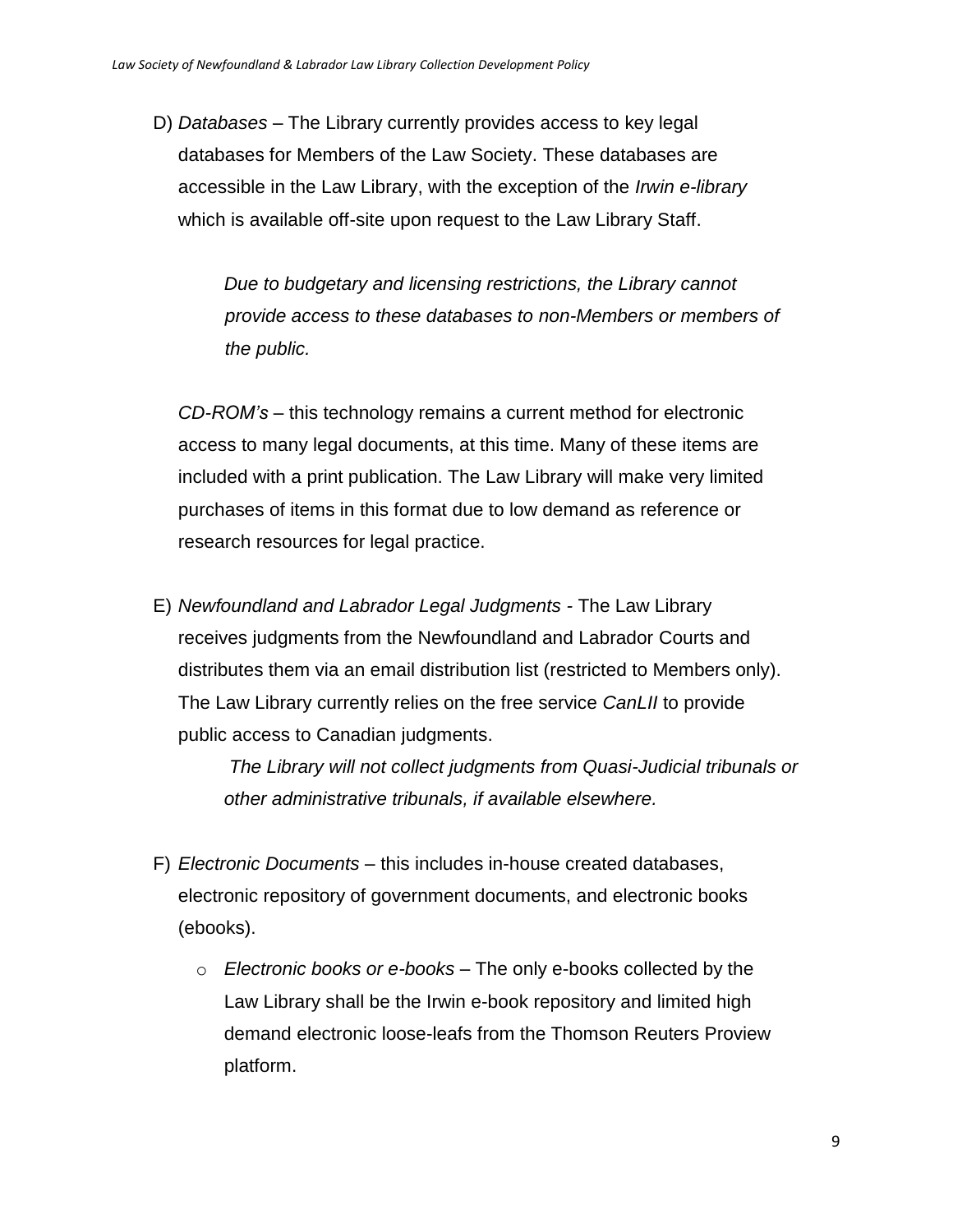- o *Electronic Repository –* At this time access to freely accessible legal resources (deemed authoritative) shall be made accessible through links in the Library's online library catalogue, where appropriate.
- G) *Microform –* is defined as material preserved on microfilm or microfiche. As the Law Library does not have the technology to read microforms and there is no demand for this format, material will neither be collected nor preserved as microforms.
- *2. Languages*

The majority of commercially published Canadian Law material is published in English and/or French. Most material accessible by the Law Library for acquisition is available in English, French, or English and French dual publications. All items published in the Indigenous languages<sup>1</sup> of Newfoundland and Labrador *and* covering topics *related to the law* will be considered a priority.

The priority of purchasing, based on the language of publication, will be:

- a) English
- b) English/French
- c) Indigenous/English legal publications
- d) French

For items published in Indigenous languages/English, the only items to be considered for acquisition will be those published with a focus on the law *and* the Indigenous groups of Newfoundland and Labrador.

 $\overline{a}$ <sup>1</sup> Indigenous people shall be defined per the Government of Canada definition: "Canada's First Nations, Inuit and Métis peoples". The term Aboriginal is also used by the Government of Canada: "Indigenous peoples are also known as Aboriginal peoples in Canada.," however, this document shall use the preferred term Indigenous. (online: < [http://www.aadnc](http://www.aadnc-aandc.gc.ca/eng/1461773087873/1461773141110)[aandc.gc.ca/eng/1461773087873/1461773141110](http://www.aadnc-aandc.gc.ca/eng/1461773087873/1461773141110) > )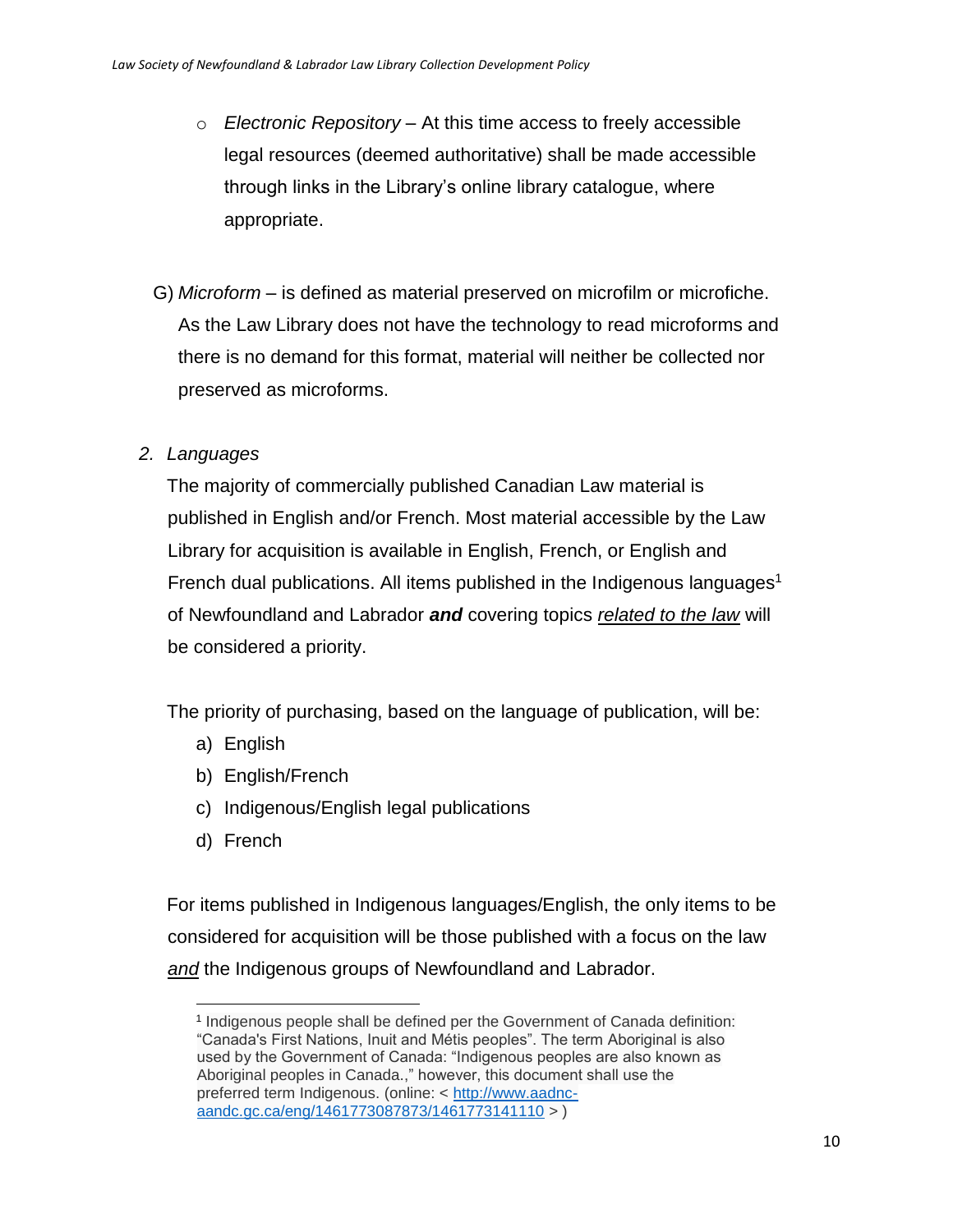Legal publications published in other provincial or territorial dialects or on Indigenous groups of other provinces/territories will be considered on a case-bycase basis and will remain a lower priority.

#### *3. Multiple Copies*

Duplicate or multiple copies will only be purchased when there is a very high level of demand. There will be only one current copy of any and all loose-leaf services purchased.

#### *4. Standing Orders*

Certain critical texts are on what is called a "standing order." These standing orders ensure that the Law Library receives each release of certain titles which are published on a scheduled basis. These will be restricted to Canadian Criminal Codes, certain annotated statutes, and specific practice guides.

#### *5. Replacement Copies*

The purchase of replacement copies shall be at the Law Librarian's discretion. Replacement copies will be considered for badly damaged items or missing items that remain in high demand. Replacement copies for missing items will only be considered after all reasonable attempts to locate the item have failed. The responsibility for replacing a damaged/lost copy *may be* charged to the borrower if it can be determined the item was deliberately damaged or taken from the library without intending to return it.

#### *6. Law Society publications*

Copies of all Law Society of Newfoundland and Labrador publications will be acquired by the Law Library, when and where appropriate to the collection and likely to be utilized. Publications by other Law Societies will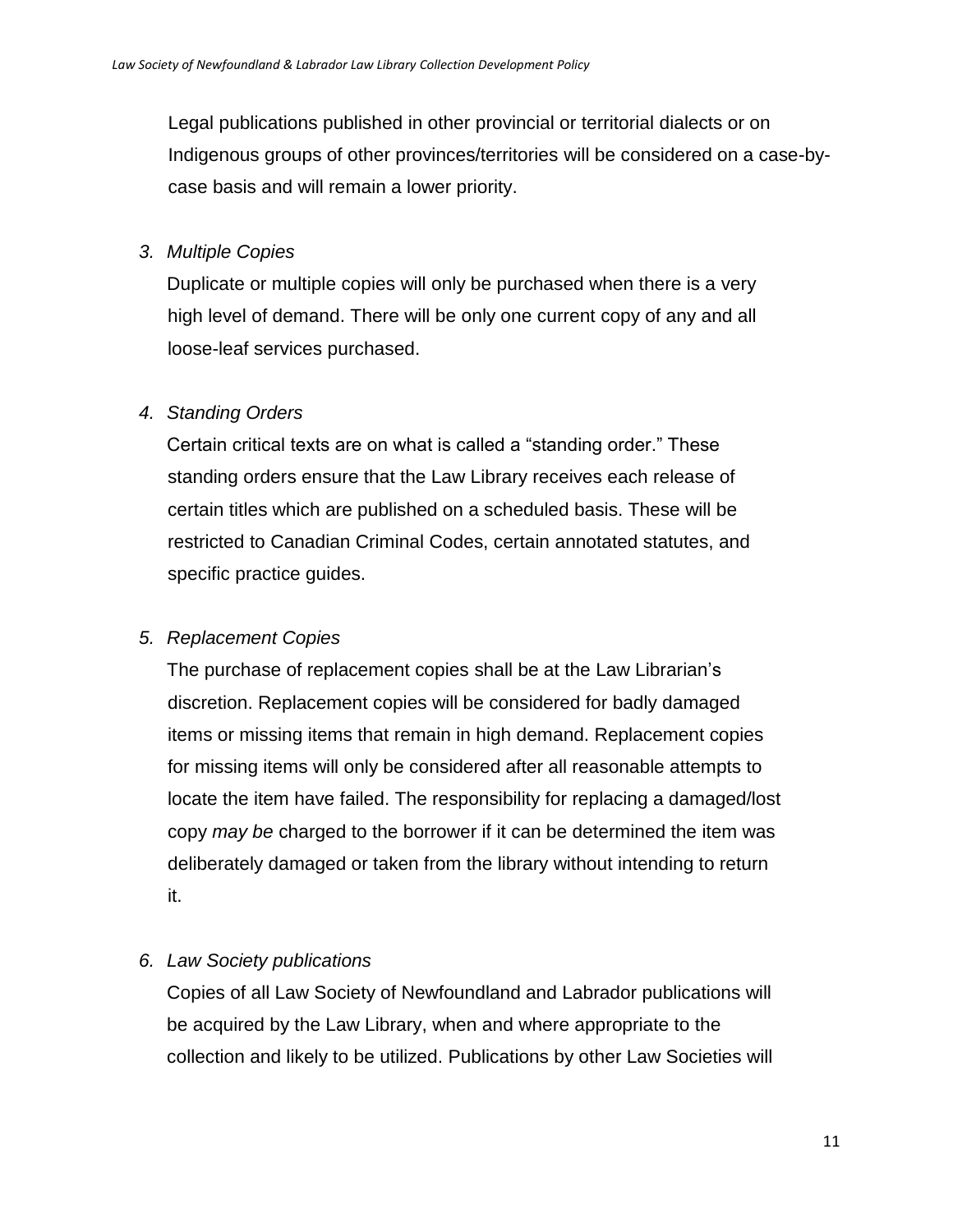be considered on a case-by-case basis with a consideration towards costs and space availability.

#### *7. Theses*

Theses and strictly academic theory publications will not be collected.

# <span id="page-11-0"></span>**III. Material Selection by Subject**

All resources purchased by the *Law Society of Newfoundland and Labrador Law Library* must fit within the topic of the law. However, not all subjects fit the primary goal of the Library which is to support lawyer competency. To date, this has been identified as materials covering the practice of the different areas of the law of primarily Canada with limited case law considerations from the United Kingdom and United States. Cases and statutes are primarily sought online.

Therefore, the following subject guide will assist in guiding the collection management decisions of the Law Librarian. This guide will be re-evaluated from time to time to ensure it remains in line with the work and needs of the Members. The Library uses the *KF Classification Modified For Use In Canadian And Common Law Libraries (KF Modified),* as created by the *Library of Congress* (US) and the *Canadian Association of Law Librarians*. This subject guide conforms to this system. The Law Library uses the Library of Congress Subject headings (LSCH) for cataloguing of items.

The following indicators have been assigned to the subject headings:

#### *1: outside of scope*

The Library does not collect materials on this subject as it outside the scope of the collection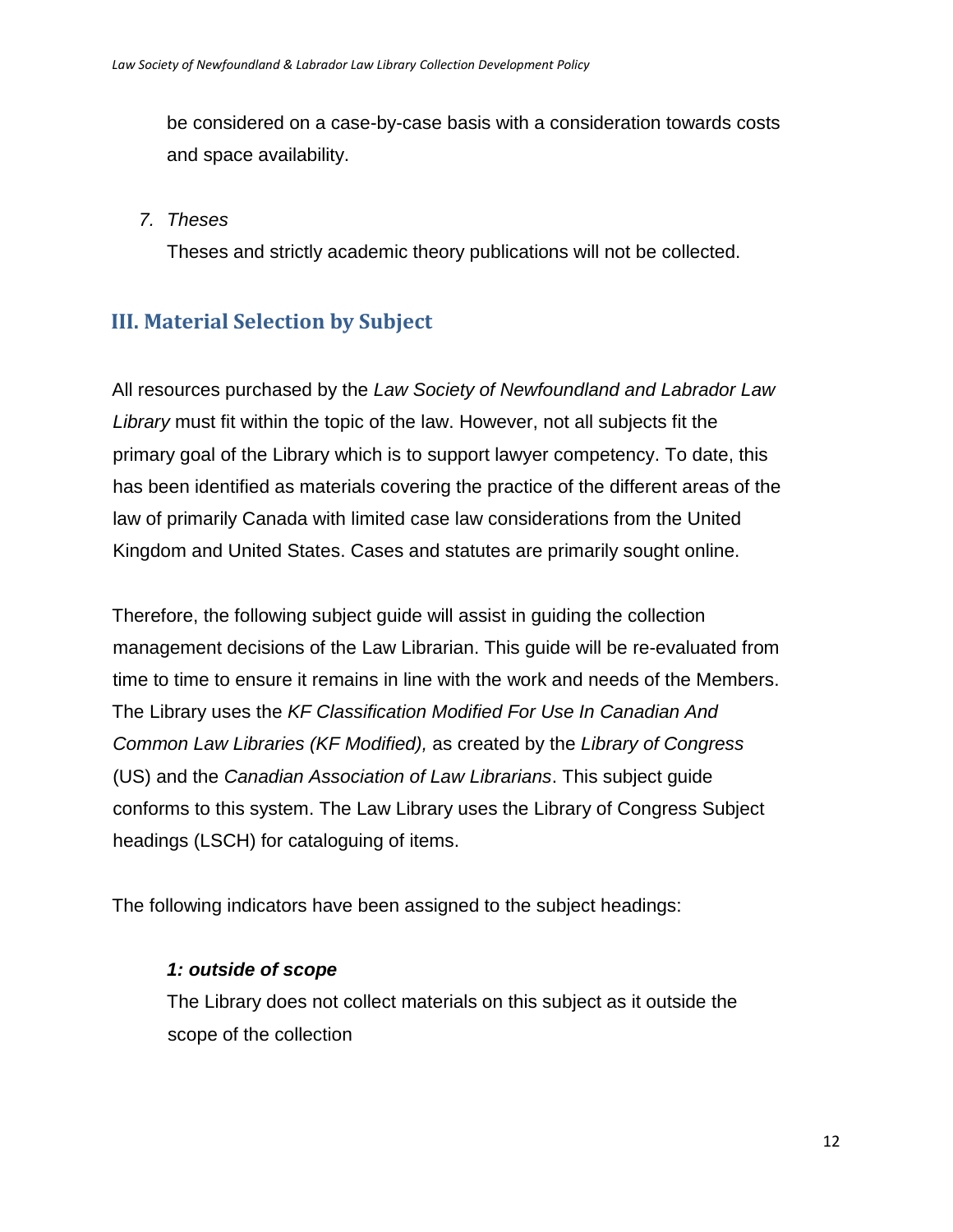#### *2: Basic Information Level*

Very limited purchases in this area as there are minimal inquiries about this subject

- $\bullet$ Items will normally be of a general overview rather than an in-depth analysis, including reference works
- Acquisition of titles at this level will not be a priority purchase

#### *3: Legal Practice Support Level 1*

Items collected will provide information about the subject in a systematic way and provide guidelines and directions on the practice of the law at this level.

- Items at this level should focus on practice guides and reference materials
- Some periodicals may be needed
- Items with this level designation shall be maintained at a good depth of coverage, but does not require regular updating

#### *4. Legal Practice Support Level 2*

Items collected will provide detailed practice information, often include relevant cases, and usually will be published by an expert in the field or be considered a classic work on the topic.

- Requires an extensive collection of general and specialized practice guides and reference materials
- Specialized periodicals are often required
- Relevant case citators will be assigned this designation
- Items with this level designation shall be maintained at a current level, within identified focus, and updated regularly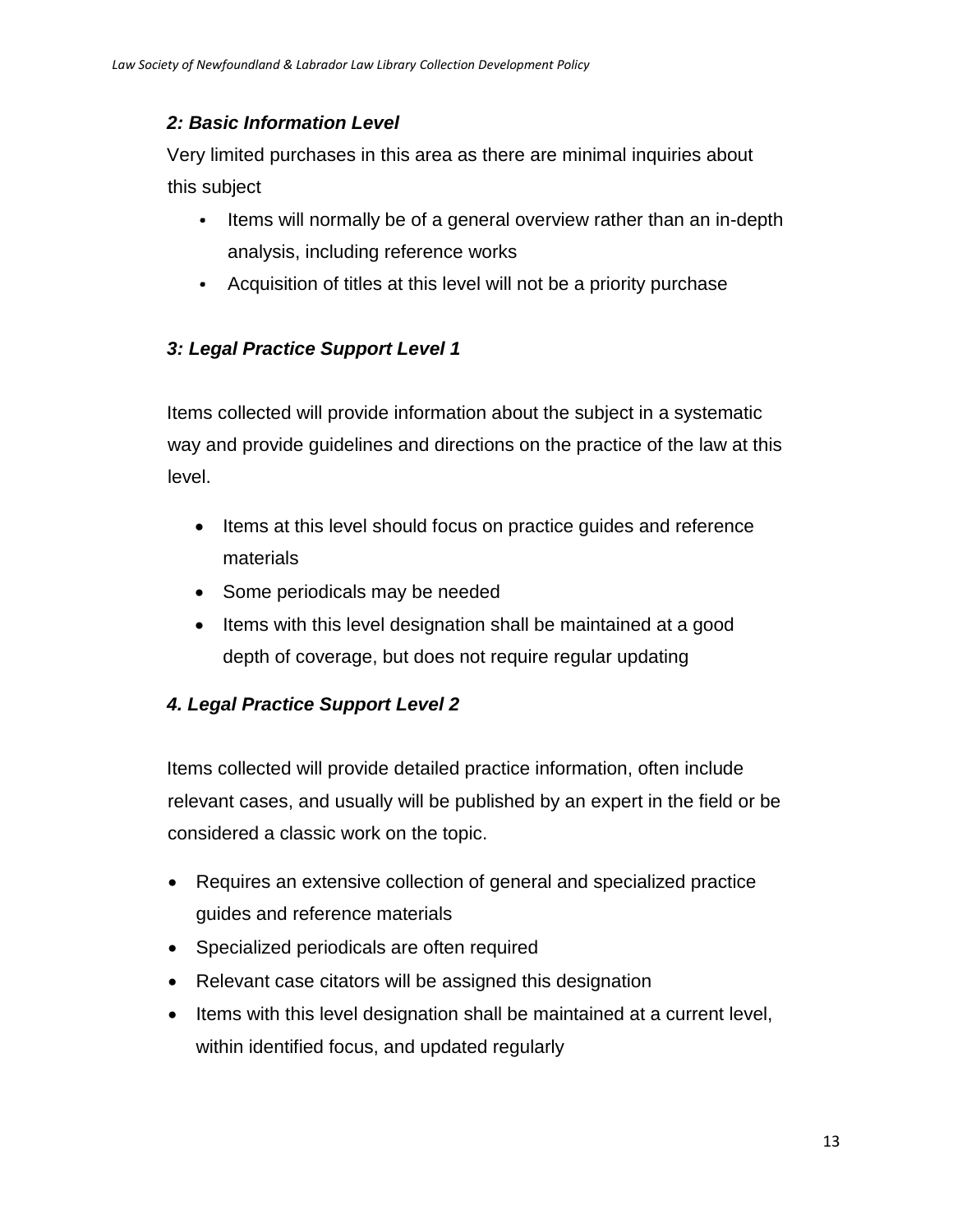#### *5. Comprehensive Level*

Materials collected as this level are restricted to essential areas of the Law and the Law Library strives to be as thorough as possible for the available publications (Ex: Criminal Code)

- Extensive print and periodical coverage, where possible
- Essential coverage of this area usually reserved for classics in the field or key authors
- Items with this level designation shall be maintained at a current level, within identified focus, and updated regularly if not yearly

| <b>Subject</b>           | <b>Subheading</b>              | Sub-Sub                                  | Call #        | <b>Collection</b> | <b>NOTES</b>                                                                                   |
|--------------------------|--------------------------------|------------------------------------------|---------------|-------------------|------------------------------------------------------------------------------------------------|
|                          |                                | <b>Heading</b>                           | Range         | <b>Target</b>     |                                                                                                |
| Legal<br><b>Research</b> |                                |                                          | KF 1-365      |                   |                                                                                                |
|                          | Legal<br>Research &<br>Writing |                                          | KF 240-365    | 3                 |                                                                                                |
|                          |                                | Legal Research                           | <b>KF 240</b> | 3                 |                                                                                                |
|                          |                                | Legal Writing<br>Guides & Style<br>books | <b>KF 250</b> | 3                 |                                                                                                |
|                          |                                | Legal Ethics                             | <b>KF305</b>  | 3                 | Ethics/Attorney-client/Conflict of<br>interest                                                 |
|                          |                                | Legal Profession                         | KF 261-297    | $\mathbf{2}$      | Defined as about law as a profession<br>& biographies                                          |
|                          |                                | Legal Education                          |               | $\mathbf{2}$      | Topics include Law Schools<br>(biography/teaching/Applying;<br>works on particular law schools |
|                          |                                | <b>Legal History</b>                     | <b>KF 345</b> | $\mathbf{2}$      | <b>Primarily Daisy Committee</b><br>publications (includes biographies)                        |
|                          |                                | <b>Directories</b>                       | <b>KF 195</b> | $\mathbf 1$       | Much of this information is available<br>electronically – no demand for print<br>directories   |
|                          |                                | Law Office<br>Management                 | <b>KF320</b>  | $\mathbf{2}$      | how to set up a law office, how to bill<br>clients, and general accounting<br>practices        |

#### *SUBJECT RANGES*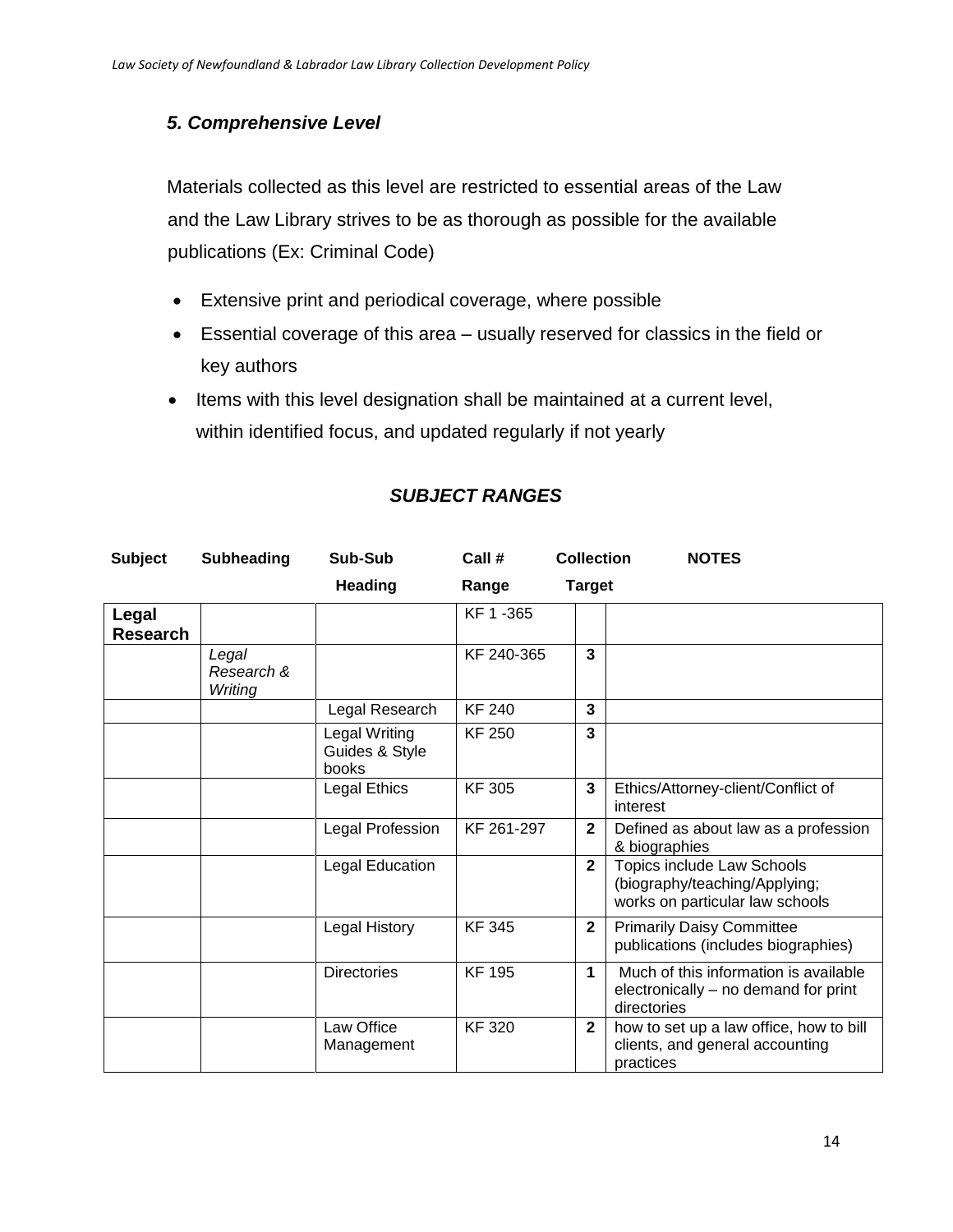| <b>Subject</b>       | <b>Subheading</b>           | Sub-Sub<br><b>Heading</b>                                 | Call #<br>Range  | <b>Collection</b><br><b>Target</b> | <b>NOTES</b>                                                    |
|----------------------|-----------------------------|-----------------------------------------------------------|------------------|------------------------------------|-----------------------------------------------------------------|
| <b>Common</b><br>Law |                             |                                                           |                  |                                    |                                                                 |
|                      | Equity                      |                                                           | KF 398-400       | 3                                  |                                                                 |
|                      |                             | Insurance Law                                             | <b>KF390</b>     | 3                                  |                                                                 |
|                      | Statutory<br>Interpretation |                                                           | KF 410-425       | 4                                  |                                                                 |
|                      |                             | Conflict of Laws                                          | <b>KF410</b>     | 3                                  |                                                                 |
|                      | Family Law                  |                                                           | KF 501-553       | 4                                  |                                                                 |
|                      |                             | Child Support/<br>Child Welfare                           | <b>KF 553</b>    | 4                                  | <b>Child Protection/Family</b><br>Violence/Children-<br>neglect |
|                      |                             | Parent & Child<br>[subarea of Child<br>support & welfare] | <b>KF 540</b>    | 3                                  | Adoption/Paternity/<br>Parental rights and<br>duties            |
|                      |                             | Marriage                                                  | KF 505.5-528     | 3                                  |                                                                 |
|                      |                             | <b>Divorce</b>                                            | <b>KF 529</b>    | 4                                  |                                                                 |
|                      | Property                    |                                                           | KF 554-701       | 3                                  |                                                                 |
|                      |                             | Landlord & Tenant                                         | KF 566-753       | $\mathbf{3}$                       |                                                                 |
|                      |                             | Condominium Law                                           | <b>KF 590</b>    | $\mathbf{3}$                       |                                                                 |
|                      |                             | Mortgages                                                 | KF 691-697       | $\mathbf{3}$                       |                                                                 |
|                      |                             | <b>Real Property</b>                                      | KF 566-570       | $\overline{\mathbf{4}}$            |                                                                 |
|                      |                             | Personal property                                         | <b>KF701</b>     | $\mathbf{3}$                       |                                                                 |
|                      |                             | Easements                                                 | KF 657           | $\overline{2}$                     |                                                                 |
|                      |                             | <b>Trusts</b>                                             | <b>KF 730</b>    | 4                                  |                                                                 |
|                      |                             | Wills                                                     | <b>KF 755</b>    | 4                                  |                                                                 |
|                      |                             | <b>Estates</b>                                            | <b>KF746</b>     | 4                                  |                                                                 |
|                      | Contracts                   |                                                           | KF 801 - 1050    | 4                                  |                                                                 |
|                      |                             | <b>Commercial Law</b>                                     | <b>KF 871</b>    | 3                                  |                                                                 |
|                      |                             | Guaranty                                                  | KF 1045          | 3                                  |                                                                 |
|                      |                             | Personal Property<br>Security                             | <b>KF 1050</b>   | $\overline{\mathbf{3}}$            |                                                                 |
|                      | Civil Law -<br>Québec       | Civil Code of Québec<br>(Code civil du Québec)            | <b>KF385</b>     | $\mathbf{1}$                       |                                                                 |
|                      | <b>Construction Law</b>     |                                                           | <b>KF 900</b>    | $\mathbf{3}$                       |                                                                 |
|                      |                             | Construction Liens                                        | <b>KF 900</b>    | 3                                  |                                                                 |
|                      | <b>Banking Law</b>          |                                                           | KF 966-974       | $\mathbf{2}$                       |                                                                 |
|                      |                             | Foreign Investments                                       | KF 966-974       | $\mathbf{2}$                       |                                                                 |
|                      | Maritime Law                |                                                           | <b>KF 1105</b>   | $\mathbf{3}$                       |                                                                 |
|                      | Agency Law                  |                                                           | KF 1341-<br>1345 | $\mathbf{2}$                       |                                                                 |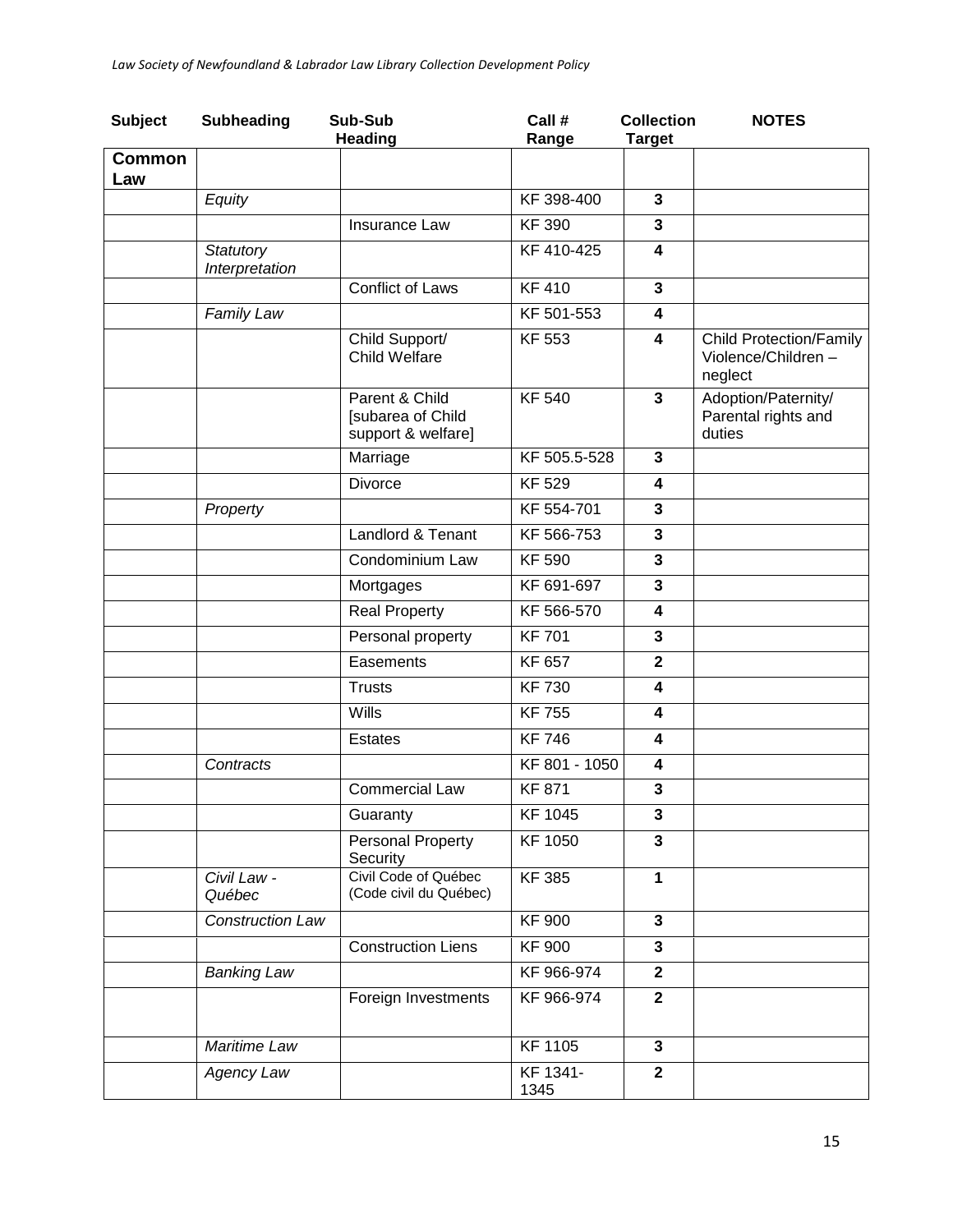|                                         | <b>Types of Agencies</b>        | KF 1341-<br>1345 | $\mathbf{2}$            |                                               |
|-----------------------------------------|---------------------------------|------------------|-------------------------|-----------------------------------------------|
| Commercial Law                          |                                 | KF 1388-<br>1444 | $\mathbf{3}$            |                                               |
|                                         | <b>Business</b><br>Corporations | <b>KF 1415</b>   | $\mathbf{3}$            |                                               |
|                                         | Non-profit<br>corporations      | <b>KF 1388</b>   | $\mathbf{2}$            |                                               |
|                                         | Charities                       | <b>KF 1388</b>   | $\mathbf{2}$            |                                               |
|                                         | <b>Securities</b>               | KF 1441-<br>1444 | $\mathbf{2}$            |                                               |
| <b>Agriculture Law</b>                  |                                 | KF 1681-<br>1800 | $\overline{2}$          |                                               |
|                                         | Farms                           | <b>KF 1681</b>   | $\mathbf{2}$            |                                               |
|                                         | Forestry                        | <b>KF 1715</b>   | $\mathbf{2}$            |                                               |
| <b>Torts</b>                            |                                 | KF 1246-<br>1297 | 4                       |                                               |
|                                         | Privacy                         | KF 1262-<br>1263 | $\mathbf{3}$            |                                               |
|                                         | <b>Products Liability</b>       | KF 1296-<br>1297 | $\mathbf{3}$            |                                               |
|                                         | Personal Injury                 | <b>KF</b> 1256   | 4                       |                                               |
| Resources Law                           |                                 | KF 1800-<br>1850 | 3                       |                                               |
|                                         | Mining Law                      | <b>KF 1819</b>   | $\mathbf{3}$            |                                               |
|                                         | Energy Law                      | <b>KF 1850</b>   | 3                       |                                               |
| Environmental<br>Law                    |                                 | <b>KF 3775</b>   | 3                       |                                               |
| Driving Offences /<br>Motor Vehicle Law |                                 | KF 2226-<br>2231 | $\mathbf{3}$            |                                               |
|                                         | Drinking & Driving              | KF 2231          | $\mathbf{3}$            |                                               |
|                                         | Breathalyzer                    | <b>KF 2231</b>   | $\mathbf 3$             |                                               |
| Communications<br>Law                   |                                 | KF 2750-<br>2850 | $\mathbf{3}$            |                                               |
|                                         | Computer/Internet<br>Law        | <b>KF 2850</b>   | $\mathbf{3}$            |                                               |
|                                         | <b>Electronic Evidence</b>      | <b>KF 2850</b>   | $\mathbf{3}$            |                                               |
|                                         | E-mail Law                      | <b>KF 2850</b>   | $\overline{\mathbf{3}}$ |                                               |
|                                         | Press Law (Media)               | <b>KF 2750</b>   | $\mathbf{2}$            |                                               |
|                                         | Telecommunications              | KF 2761-<br>2765 | $\mathbf{2}$            | All forms of<br>broadcasting &<br>regulations |
| Copyright &<br>Intellectual<br>Property |                                 | KF 2971-<br>3193 | $\mathbf{3}$            |                                               |
|                                         | Patent Law                      | KF 3091-<br>3194 | $\mathbf{2}$            |                                               |
|                                         | Trademarks                      | KF 3091-<br>3194 | $\mathbf{2}$            |                                               |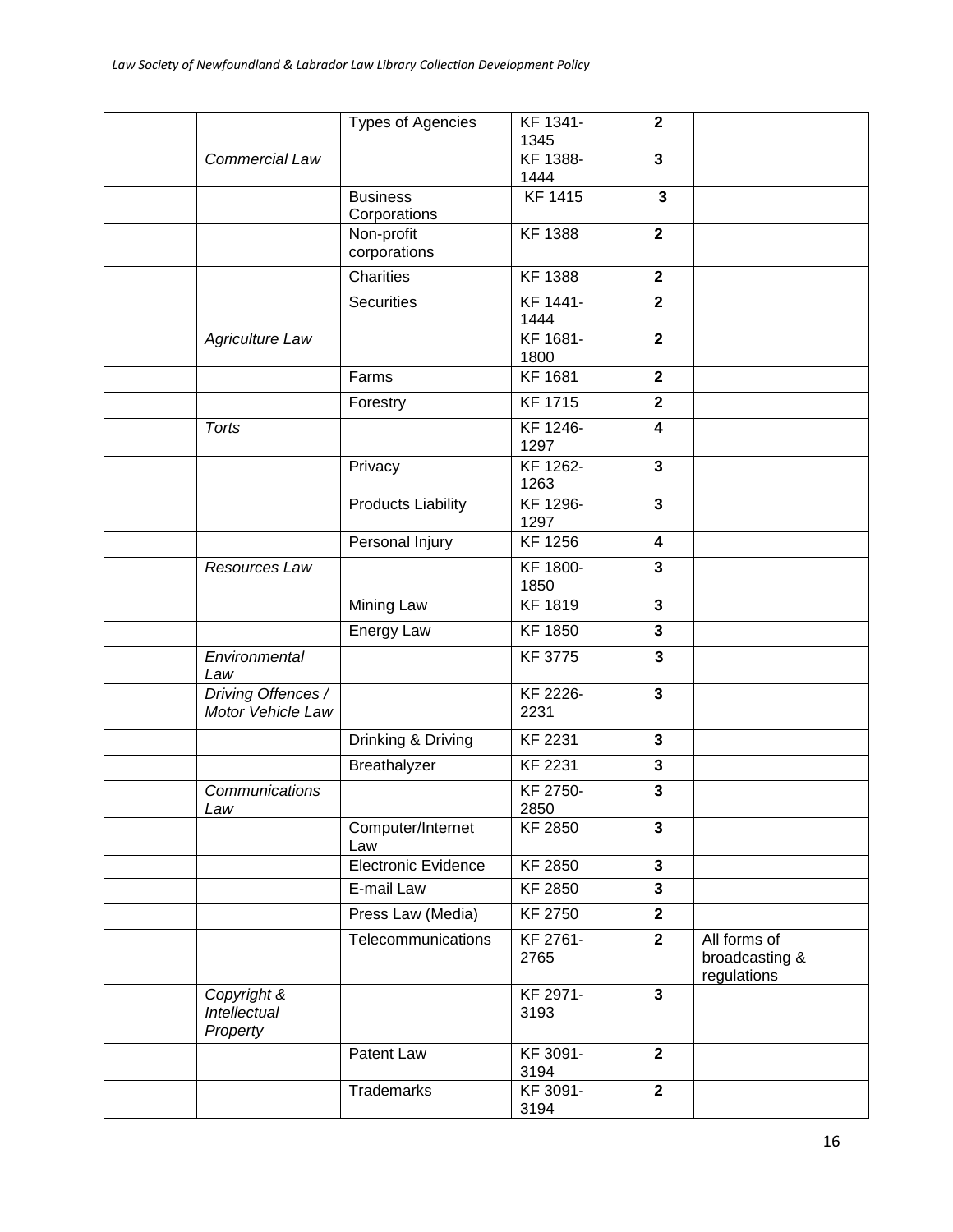| Employment &<br>Labour Law      |                                           | KF 2005-<br>3571   | $\mathbf{3}$            |                                                                                                             |
|---------------------------------|-------------------------------------------|--------------------|-------------------------|-------------------------------------------------------------------------------------------------------------|
|                                 | Wrongful Dismissal                        | KF 3457            | $\mathbf{3}$            |                                                                                                             |
|                                 | Labour Statutes/<br>Standards             | KF 3455-<br>3571   | 3                       |                                                                                                             |
|                                 | Pensions                                  | KF 3510            | $\mathbf{3}$            |                                                                                                             |
|                                 | Professions,<br>regulation of             | KF 2900-<br>2902   | $\overline{2}$          | General professions/<br>Professional<br>corporations /<br>associations                                      |
|                                 | <b>Particular Professions</b>             | KF 2902-<br>2940   | $\mathbf{3}$            | Licensing/certificates/<br>Professional<br>ethics/standards/<br>malpractice liability<br>(where applicable) |
|                                 | Franchising                               | KF 2023            | $\mathbf{2}$            |                                                                                                             |
|                                 | Retail                                    | <b>KF 2005</b>     | $\mathbf{2}$            |                                                                                                             |
| <b>Education Law</b>            |                                           | KF 4101-<br>4250   | 3                       |                                                                                                             |
| Health Law                      |                                           | KF 3821-<br>3890   | $\overline{\mathbf{3}}$ |                                                                                                             |
|                                 | Drug offences                             | KF 3890            | $\mathbf{3}$            |                                                                                                             |
|                                 | Dental Law                                | KF 3822            | 3                       |                                                                                                             |
|                                 | <b>Medical Law/Medical</b><br>Malpractice | KF 3822-<br>3825.3 | 3                       |                                                                                                             |
|                                 | Mental health law                         | <b>KF 3828</b>     | $\mathbf{3}$            |                                                                                                             |
| Entertainment<br>Law            |                                           | KF 3989-<br>4302   | $\mathbf{2}$            |                                                                                                             |
|                                 | Sports Law                                | <b>KF 3989</b>     | $\overline{2}$          |                                                                                                             |
| Weapons                         |                                           | KF 3941            | 3                       |                                                                                                             |
|                                 | Firearms                                  | KF 3941            | 3                       |                                                                                                             |
| Crown Law (see<br>also 4448.C7) |                                           | KF 5304-<br>5700   | 3                       |                                                                                                             |
|                                 | Tax Law / Taxation                        | KF 6271-<br>6645   | 4                       |                                                                                                             |
|                                 | Income Tax                                | KF 6351-<br>6499   | $\mathbf{3}$            |                                                                                                             |
|                                 | <b>Trade Agreements</b>                   | KF 6651-<br>6660   | $\mathbf{2}$            |                                                                                                             |
|                                 | Customs                                   | KF 6651-<br>6660   | $\mathbf{2}$            |                                                                                                             |
|                                 | International Trade                       | KF 6668            | $\mathbf{2}$            |                                                                                                             |
| Municipal Law                   |                                           | KF 5304-<br>5700   | 4                       |                                                                                                             |
|                                 | Planning & Zoning<br>Law                  | KF 5569-<br>5700   | $\overline{\mathbf{4}}$ |                                                                                                             |
|                                 | Municipal<br>Corporations                 | KF 5305            | 4                       |                                                                                                             |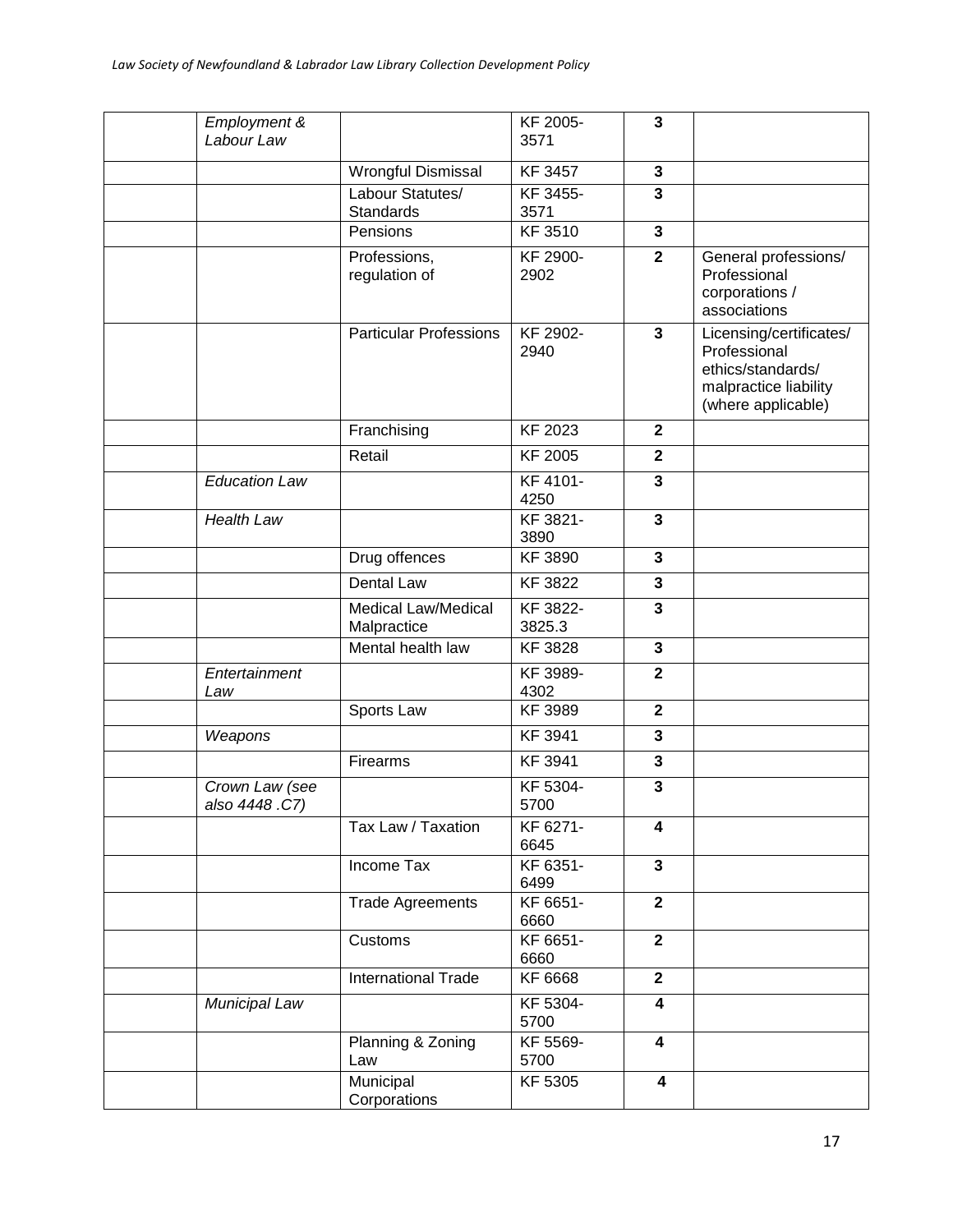| <b>Public Law</b>                         |                                           |                  |                  |                                                                       |
|-------------------------------------------|-------------------------------------------|------------------|------------------|-----------------------------------------------------------------------|
|                                           | <b>Administrative Law</b>                 | KF 5402          | 4                |                                                                       |
|                                           | International Law                         | <b>KF4581</b>    | 3                |                                                                       |
| <b>Dispute</b><br><b>Resolution (Law)</b> |                                           | KF 9084-<br>9085 | 3                |                                                                       |
|                                           | Alternative Dispute                       | <b>KF 9084</b>   | 4                | Includes methods and<br>appearance before<br>administrative tribunals |
| Civil Law                                 |                                           |                  | 4                |                                                                       |
|                                           | <b>Civil Procedures</b>                   | KF 8868-<br>8972 | 3                |                                                                       |
|                                           | Civil Justice,<br>Administration of       | <b>KF 8700</b>   | 3                |                                                                       |
|                                           | Civil procedures -<br>juries              | KF 8972          | 3                |                                                                       |
| Civil Evidence                            |                                           | KF 8935          | 4                |                                                                       |
|                                           | Advocacy & Trial<br>Techniques            | KF 8915          | 4                |                                                                       |
|                                           | <b>Pleadings &amp; Motions</b>            | KF 8868-<br>8870 | 4                |                                                                       |
|                                           | <b>Class Actions (Civil</b><br>procedure) | <b>KF8896</b>    | $\boldsymbol{4}$ |                                                                       |
|                                           | Injunctions                               | KF 9014          | 4                |                                                                       |
|                                           |                                           |                  |                  |                                                                       |

| <b>Subject</b>               | <b>Subheading</b>                           | Sub-Sub<br>Heading  | Call #<br>Range  | <b>Collection</b><br><b>Target</b> | <b>NOTES</b> |
|------------------------------|---------------------------------------------|---------------------|------------------|------------------------------------|--------------|
| <b>Constitutional</b><br>Law |                                             |                     | KF 4482-<br>4483 | 5                                  |              |
|                              |                                             | <b>Bilingualism</b> | KF 4483          | 3                                  |              |
|                              | Canadian Charter<br>of Rights &<br>Freedoms |                     | KF 4483          | 5                                  |              |
|                              | Equality, before<br>the law                 |                     | KF 4483          | 3                                  |              |
|                              | <b>Discrimination</b>                       |                     | KF 4483          | 3                                  |              |
|                              | <b>Election Law</b>                         |                     | KF 4483          | 3                                  |              |
|                              | Immigration Law                             |                     | KF 4819          | $\mathbf{2}$                       |              |

| <b>Subject</b>    | Subheading               | Sub-Sub<br><b>Heading</b> | Call #<br>Range | <b>Collection</b><br><b>Target</b> | <b>NOTES</b>                         |
|-------------------|--------------------------|---------------------------|-----------------|------------------------------------|--------------------------------------|
| Aboriginal<br>Law |                          |                           | KF 8203-8208    |                                    |                                      |
|                   | Aboriginal Justice       |                           | KF 8205         | 3                                  |                                      |
|                   | <b>Aboriginal Rights</b> |                           | KF 8203         | 3                                  | Includes Land Claims<br>and Treaties |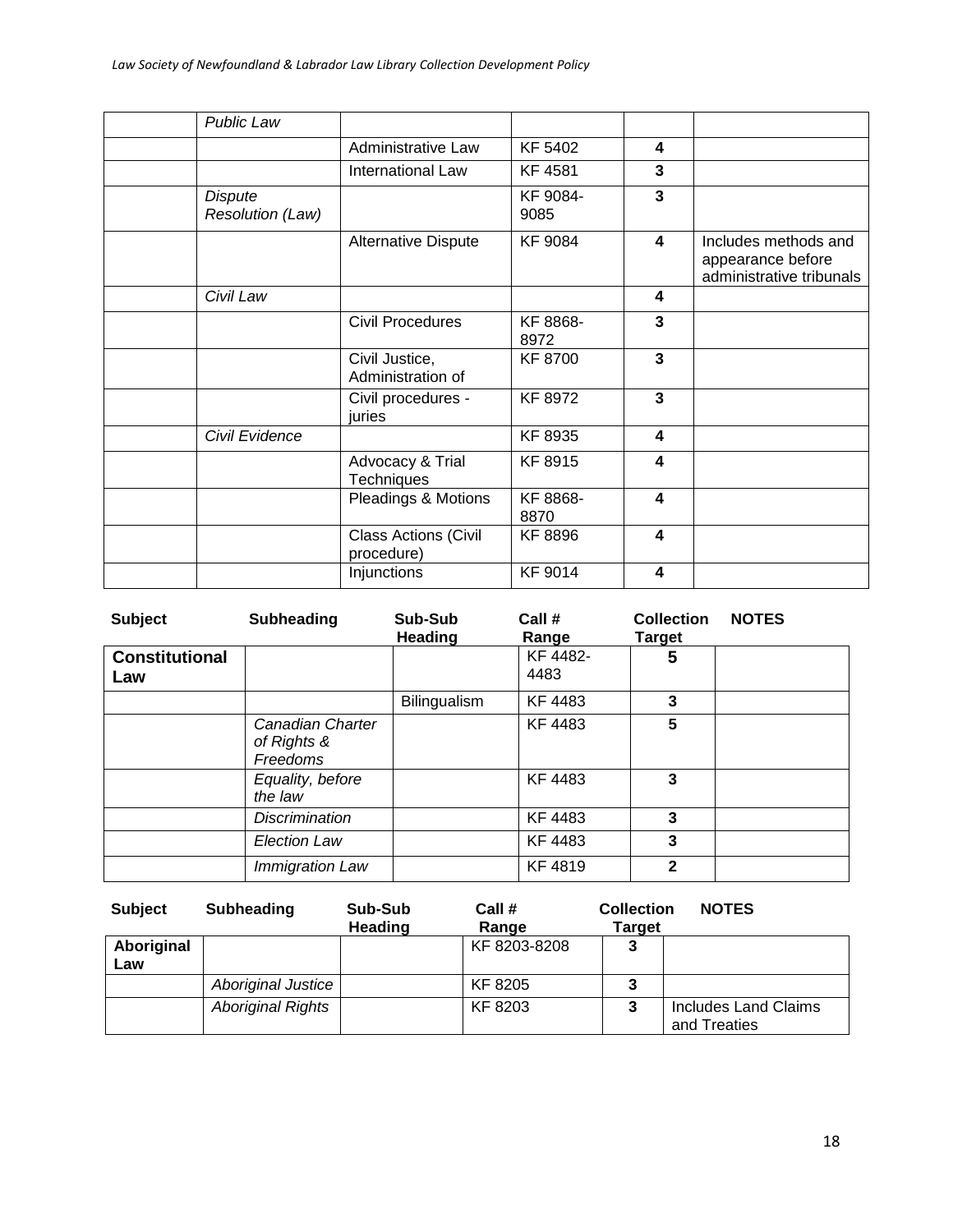| <b>Subject</b>            | <b>Subheading</b>                      | Sub-Sub<br><b>Heading</b>                | Call #<br>Range | <b>Collection</b><br><b>Target</b> | <b>NOTES</b> |
|---------------------------|----------------------------------------|------------------------------------------|-----------------|------------------------------------|--------------|
| Court<br><b>Procedure</b> |                                        |                                          | KF 8720-8816    | 3                                  |              |
|                           | Court<br>Organization<br>and procedure | Court<br>interpreting<br>and translating | KF 8720         | $\mathbf{2}$                       |              |
|                           | <b>Rules of Court</b>                  |                                          | KF 8816         | 3                                  |              |
|                           | <b>Court Officials</b>                 |                                          | KF 8770-8799    | 3                                  |              |
|                           | Justices of the<br>Peace               |                                          | <b>KF8800</b>   | 3                                  |              |

| <b>Subject</b>         | <b>Subheading</b>                                   | Sub-Sub<br><b>Heading</b>                                                                                       | Call #<br>Range | <b>Collection</b><br><b>Target</b> | <b>NOTES</b>                                     |
|------------------------|-----------------------------------------------------|-----------------------------------------------------------------------------------------------------------------|-----------------|------------------------------------|--------------------------------------------------|
| <b>Criminal</b><br>Law |                                                     |                                                                                                                 |                 |                                    |                                                  |
|                        | <b>Criminal Codes</b>                               |                                                                                                                 | KF 9219         | 5                                  |                                                  |
|                        | Criminal<br>Procedure                               |                                                                                                                 | KF 9300-9698    | $\overline{\mathbf{4}}$            |                                                  |
|                        |                                                     | Appellate<br>procedure -<br>Criminal                                                                            | <b>KF 9698</b>  | $\overline{\mathbf{4}}$            |                                                  |
|                        |                                                     | Criminal<br>procedure - juries                                                                                  | KF 9680-9682    | $\overline{\mathbf{4}}$            |                                                  |
|                        |                                                     | Particular types of<br>criminal offences<br>(E.g. prostitution,<br>postal offences,<br>arson, perjury,<br>etc.] | KF 9300-9479    | $\overline{\mathbf{4}}$            |                                                  |
|                        |                                                     | Search & Seizure                                                                                                | KF 9630         | $\overline{\mathbf{4}}$            |                                                  |
|                        |                                                     | Sentences                                                                                                       | <b>KF 9684</b>  | $\overline{\mathbf{4}}$            | <b>Used for Sentencing</b>                       |
|                        | <b>Sexual Crimes</b>                                |                                                                                                                 | KF 9325         | $\overline{\mathbf{4}}$            | <b>Used for Sexual Abuse</b><br>& Sexual Assault |
|                        | Bail                                                |                                                                                                                 | KF 9632-9635    | $\overline{\mathbf{4}}$            |                                                  |
|                        |                                                     | Extradition                                                                                                     | KF 9635         | $\mathbf{3}$                       |                                                  |
|                        | Criminal<br>Justice,<br>Administration<br><b>of</b> |                                                                                                                 | KF 9223         | $\overline{\mathbf{4}}$            |                                                  |
|                        | Criminal<br>Evidence                                |                                                                                                                 | KF 9660-9679    | $\overline{\mathbf{4}}$            |                                                  |
|                        |                                                     | Wiretapping                                                                                                     | <b>KF 9670</b>  | $\mathbf{3}$                       |                                                  |
|                        | Sentencing                                          |                                                                                                                 | KF 9685         | $\overline{\mathbf{4}}$            |                                                  |
|                        | Young<br><b>Offenders</b>                           |                                                                                                                 | KF 9771-9780    | $\overline{3}$                     |                                                  |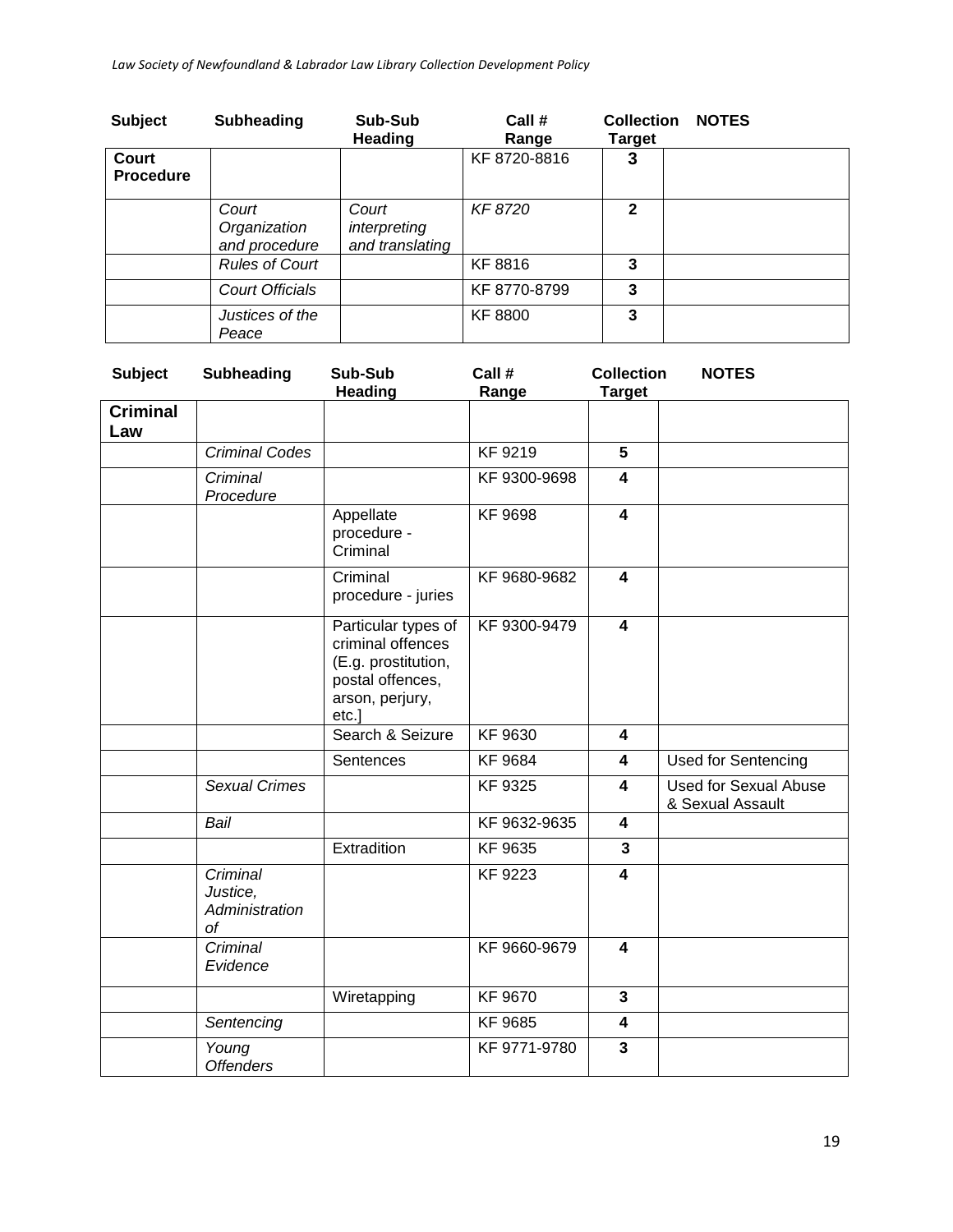| <b>Subject</b>                    | <b>Subheading</b>                     | Sub-Sub<br>Heading | Call #<br>Range | <b>Collection</b><br>Target | <b>NOTES</b> |
|-----------------------------------|---------------------------------------|--------------------|-----------------|-----------------------------|--------------|
| <b>Related</b><br><b>Subjects</b> |                                       |                    |                 |                             |              |
|                                   | Sociology                             |                    | N/A             |                             |              |
|                                   | Criminology                           |                    | KF 9220         |                             |              |
|                                   | Psychology of<br>the<br>Law/Criminals |                    | N/A             |                             |              |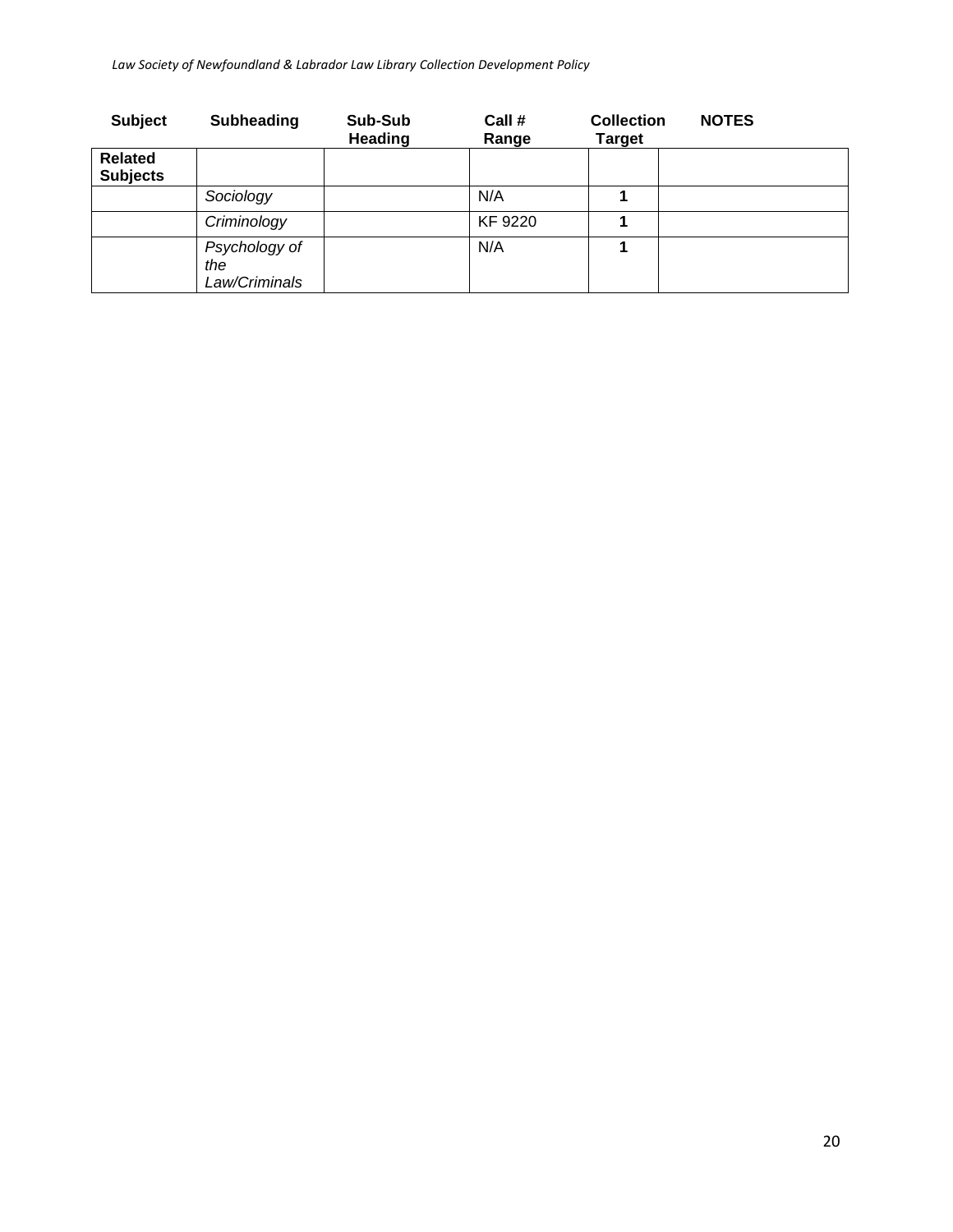# <span id="page-20-0"></span>**IV. Collection Assessment**

#### <span id="page-20-1"></span>**1) Collection Review**

The Law Librarian shall, on an ongoing basis, review the collection to ensure the collections and the *Collection Development Policy* remains consistently in line with the work of the Members. Inventories of the collection will be taken regularly against the baseline collection inventory established in 2017/2018.

#### <span id="page-20-2"></span>**2) Weeding**

Weeding is also known as "de-selection" of a title from the Library's holdings. The Law Librarian shall routinely evaluate and weed the Library's holdings. The following guidelines will be adhered to unless there is a reasonable need to retain a particular title.

- All titles superseded by the publisher (i.e. a newer more up-to-date copy has been published and purchased for the Library), past editions will not be retained
- Editions of annually published texts, and consolidated or annotated legislation prior to the three most recent years
- Cancelled loose-leaf publications within 5 years of cancellation *if* there is no sign of use by clientele
- Outdated reference material and non-legal publications
- $\bullet$ Discontinued serials within 5 years of cancellation – *if* there is no sign of use by clientele

For loose-leaf services and serial titles, the Law Librarian shall consult with the *Law Library Advisory Committee* before cancelling subscriptions to determine use and relevancy. Practice guides shall be weeded at the Law Librarian's discretion in determination of age, condition, and use.

Items that have been weeded will be offered to Members and visitors to the Library. If, after 2 weeks, there has been no claim on the weeded items then the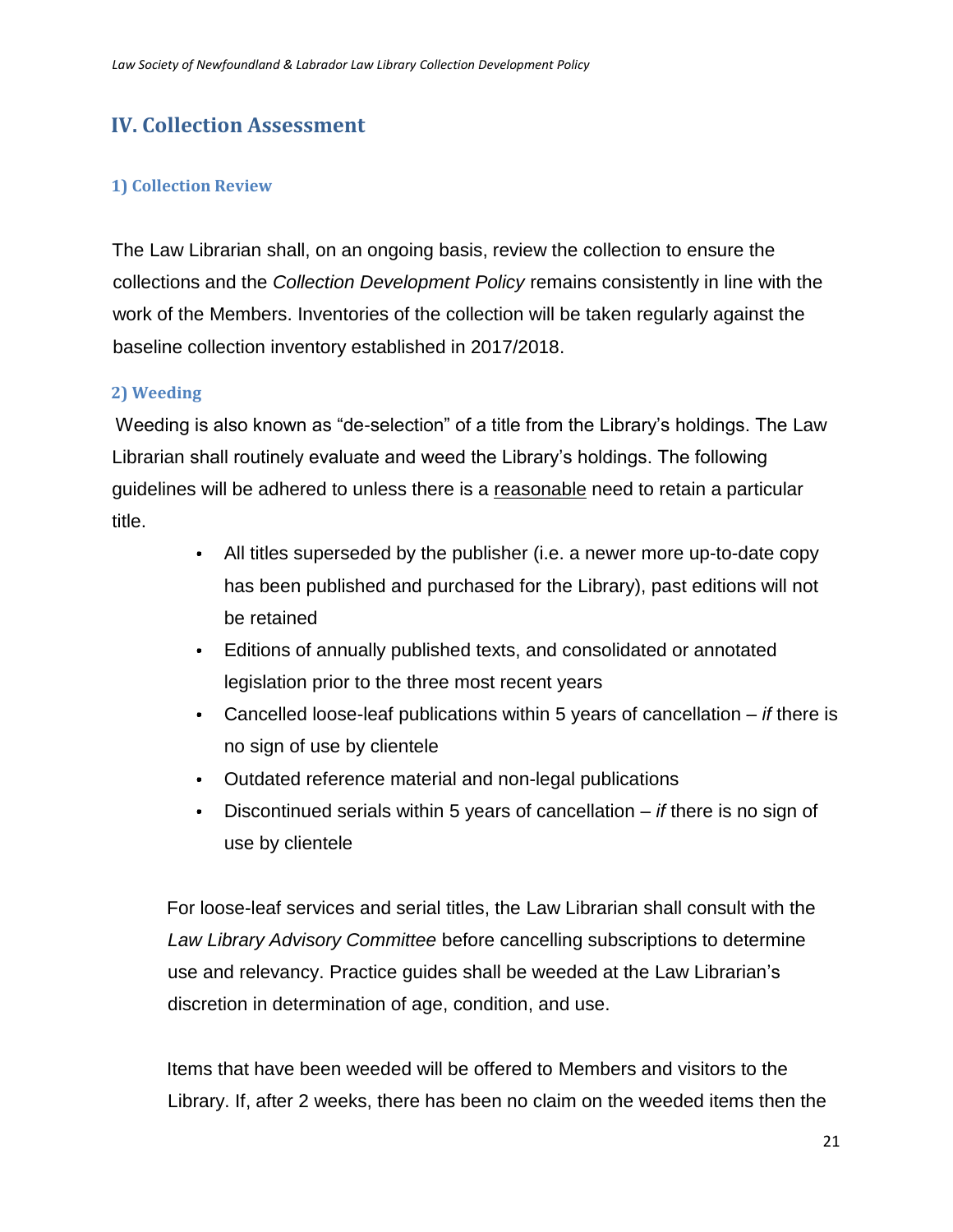materials will be discarded. All reasonable attempts to find another home for those titles will be made before discarding.

#### <span id="page-21-0"></span>**3) Retention Limitations**

Due to space constraints and the need to maintain the collection at a level of current and relevant material, the following retention limitations will be applied:

- i. Superseded pocket supplements (i.e. paper updates sent by the publisher and kept in a pocket within the textbook) will not be retained
- ii. Superseded editions of digests and encyclopedias will be retained on a case-by-case basis
- iii. Superseded annotated editions will not be retained except for items brought in on standing order in which case the Law Library will retain the current year plus two previous editions
- iv. Magazines/Newspapers will be retained for the current year plus one year previous to the current year. All other back issues will be discarded.
- v. Superseded editions of reference works will be discarded (almanacs, directories, dictionaries)
- vi. Electronic resources will be kept in keeping with the licensing agreements with the vendor of each electronic resource. All reasonable efforts will be made to ensure that long term stable access is available to the primary and secondary clientele of the Law Library.

#### <span id="page-21-1"></span>**4) Submission of Recommendations for Purchasing**

The *Law Library Advisory Committee* shall provide advice to the Law Librarian on the needs of the legal profession and the Members of the Law Society of Newfoundland and Labrador in order to ensure the Law Library remains able to meet those needs.

Purchasing suggestions from the *Law Library Advisory Committee,*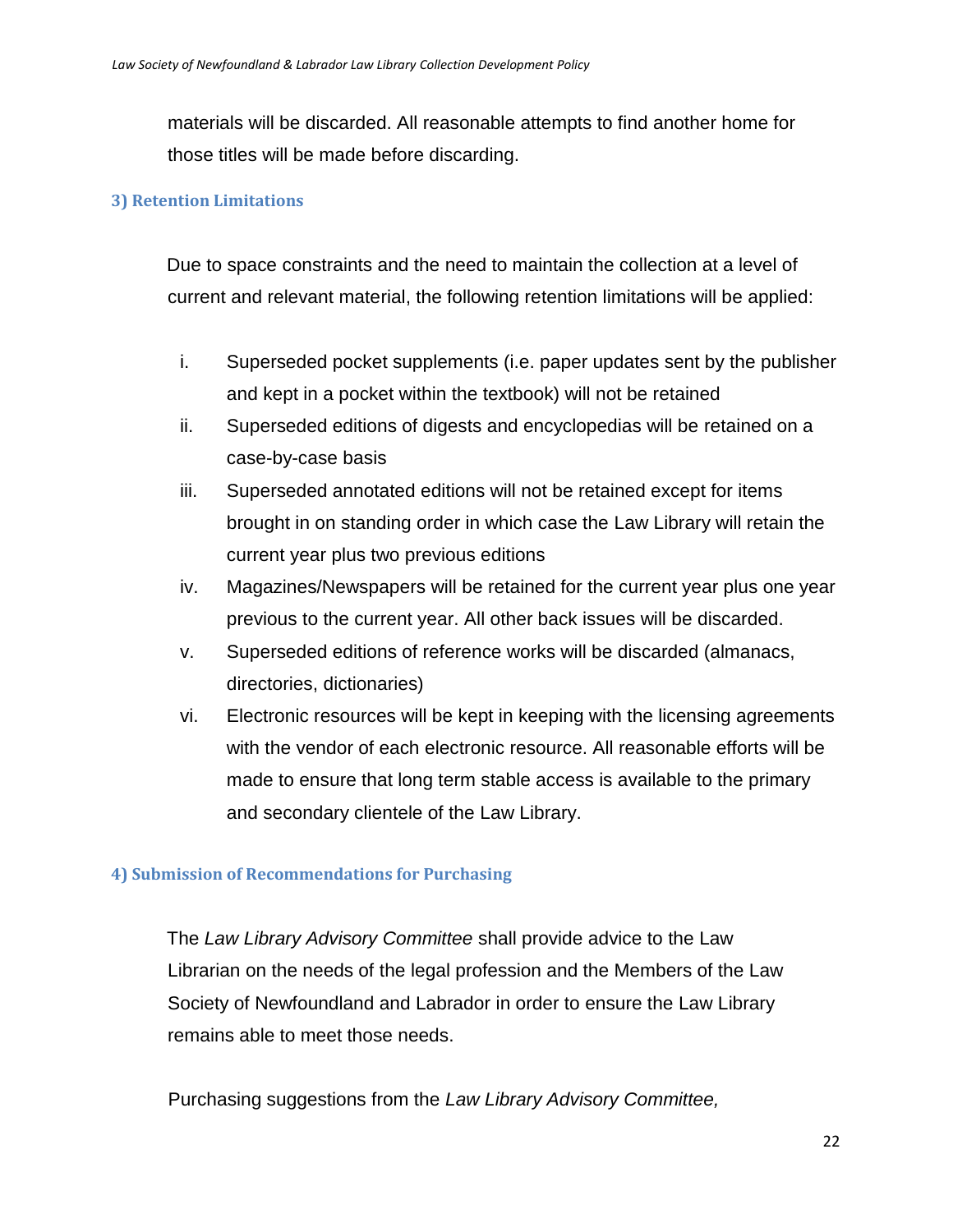Members, and the Judiciary for enriching the collection are always welcome. However, final purchasing decisions will remain with the Law Librarian, who has the fiscal responsibility, and who shall use professional standards, the *Collection Development Policy*, and Library use trends to determine what acquisitions will take place.

#### <span id="page-22-0"></span>**5) Donations**

All persons wishing to make a donation of books/resources to the *Law Society of Newfoundland and Labrador Law Library* are required to make prior arrangements with the Law Librarian. Donations are *not* to be simply dropped off in the Library.

All items accepted for donation are accepted with the understanding that, upon receipt, they become the property of the Law Library. The Law Librarian retains final authority and powers of decision making regarding whether or not donations will be added to the collection and reserves the right to determine their retention, location, cataloguing, and all other considerations relative to their use.

The Law Librarian reserves the right to dispose of donations that do not meet the criteria for selection or which unnecessarily duplicates items already held in the collection.

All items donated to the Law Library must be:

- In good condition without writing or sticky notes in the pages or  $\bullet$  . damage (e.g. water damage, highlighting, torn bindings, loose pages, etc.)
- Current (i.e. published within the last 5 years)
- Of relative long-term usefulness to the library collection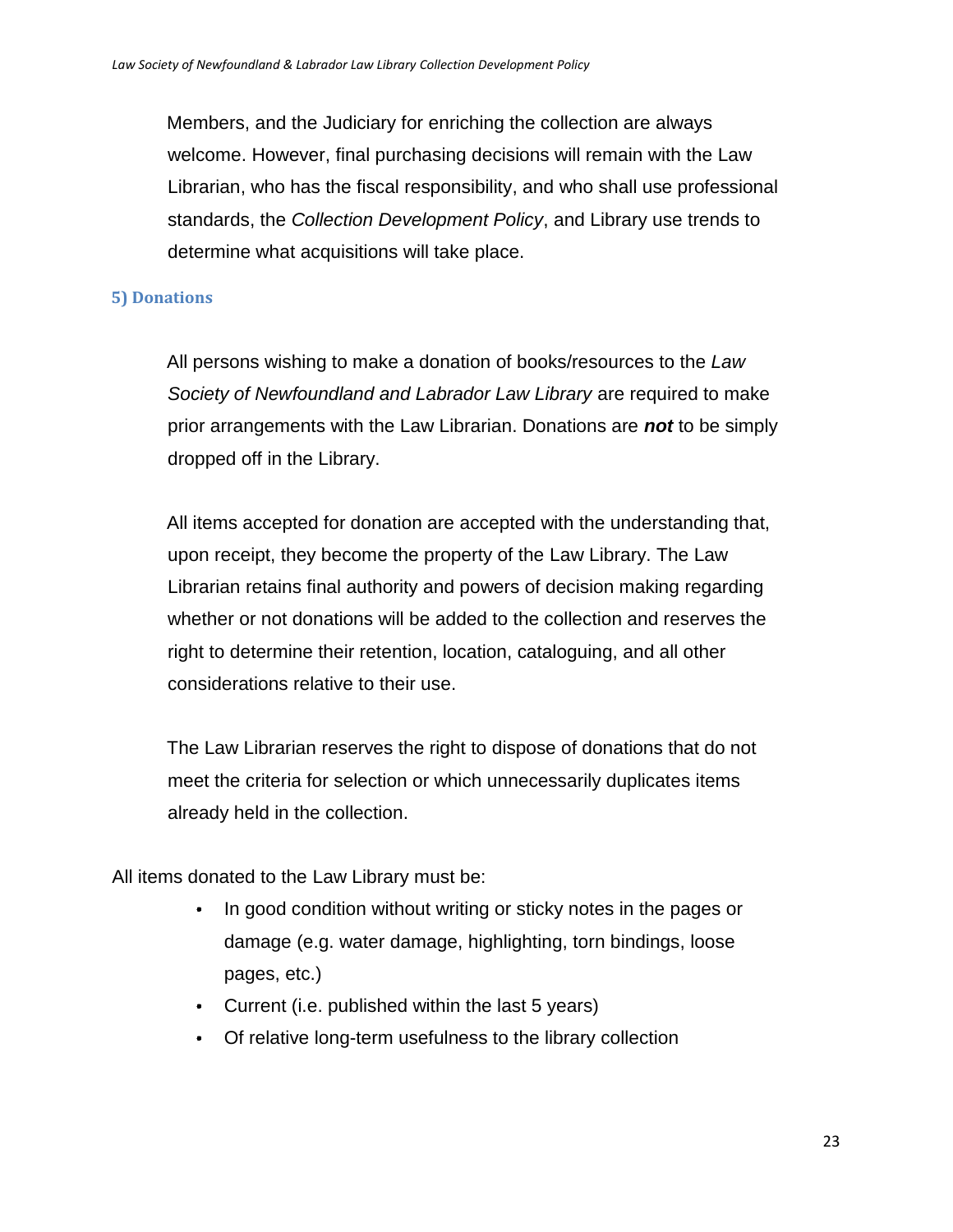The following is a non-exhaustive list of examples of items that would *not* have potential long-term value to the Law Library:

- exercise booklets
- Old case citators / case citators from other Canadian provinces or territories, regardless of age
- Items of short date value, ex: analysis of proposed government bills
- Guides for the public on accessing government services or that reference current procedures (as of the date of publication)
- Guides to proposed federal/provincial/territorial amendments to existing legislation or government procedures (as of the date of publication)
- **Training manuals for specific courses (the Law Library** obtains new circulation ready copies of Law Society CLE course materials) from any Canadian/US Law Society, Law Reform Commissions, or legal training course
- Photocopies/Reproductions of articles or articles downloaded from the Internet
- Pamphlets, meeting notes, agendas for meetings, transitory records